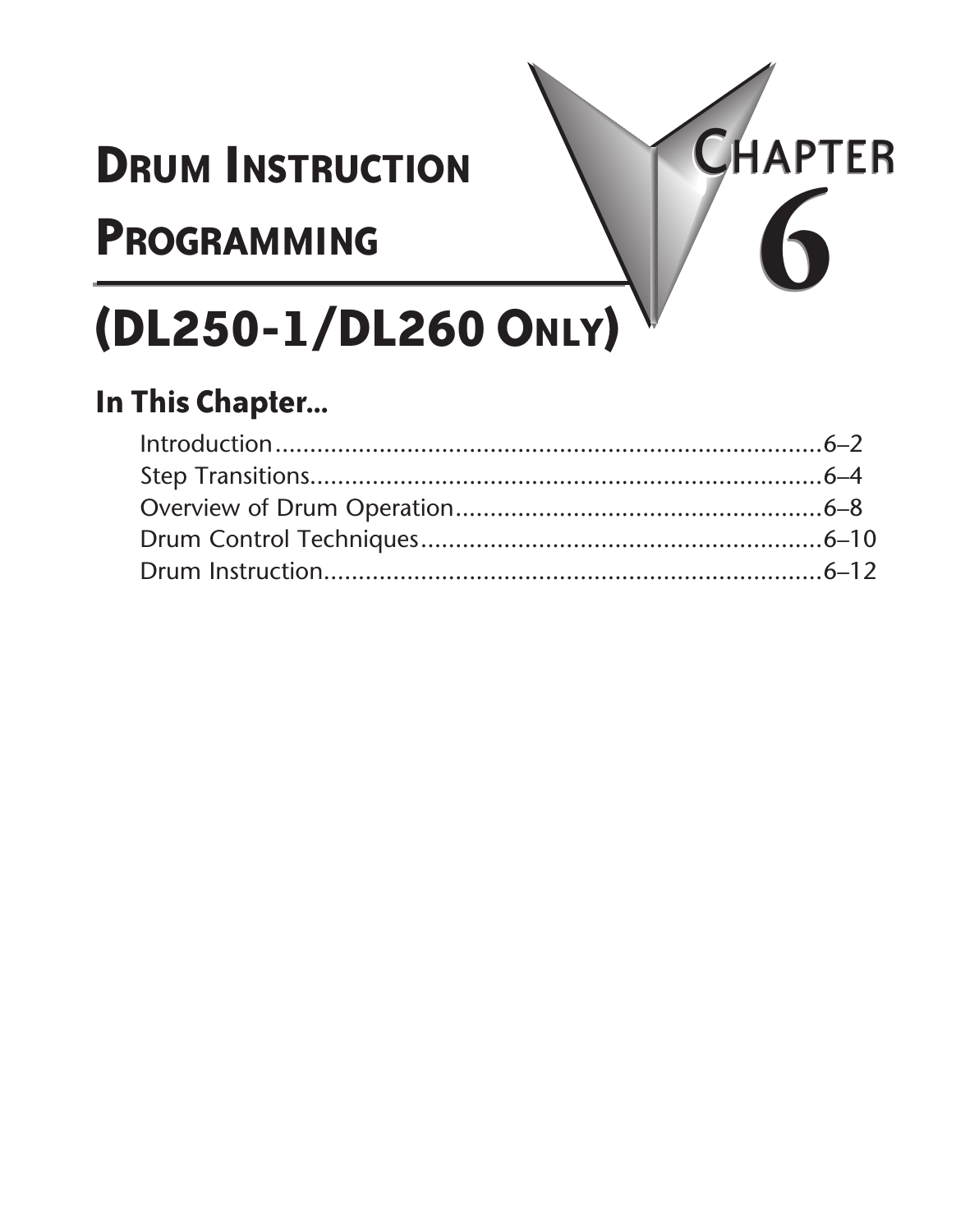## **Introduction**

#### **Purpose**

The four types of drum instructions available in the DL250-1 and DL260 CPUs electronically simulate an electro-mechanical drum sequencer. The instructions offer slight variations on the basic principle.

### **Drum Terminology**

Drum instructions are best suited for repetitive processes that consist of a finite number of steps. They can do the work of many rungs of ladder logic with elegant simplicity. Therefore, drums can save a lot of programming and debugging time.

We introduce some terminology associated with the **drum** instruction by describing the original mechanical drum shown below. The mechanical drum generally has pegs on its curved surface. The pegs are populated in a particular **pattern**, representing a set of desired actions for machine control. A motor or solenoid rotates the drum a precise amount at specific times. During rotation, stationary wipers sense the presence of pegs (present = on, absent = off). This interaction makes or breaks electrical contact with the wipers, creating electrical **outputs** from the drum. The outputs are wired to devices on a machine for On/Off control.

Drums usually have a finite number of positions within one rotation, called **steps**. Each step represents some process step. At powerup, the drum **resets** to a particular step. The drum rotates from one step to the next based on a **timer**, or on some external **event**. During special conditions, a machine operator can manually increment the drum step using a **jog** control on the drum's drive mechanism. The contact closure of each wiper generates a unique on/off pattern called a **sequence**, designed for controlling a specific machine. Because the drum is circular, it automatically repeats the sequence once per rotation. Applications vary greatly, and a particular drum may rotate once per second, or as slowly as once per week.



Electronic drums provide the benefits of mechanical drums and more. For example, they have a **preset** feature that is impossible for mechanical drums: The preset function lets you move from the present step directly to any other step on command!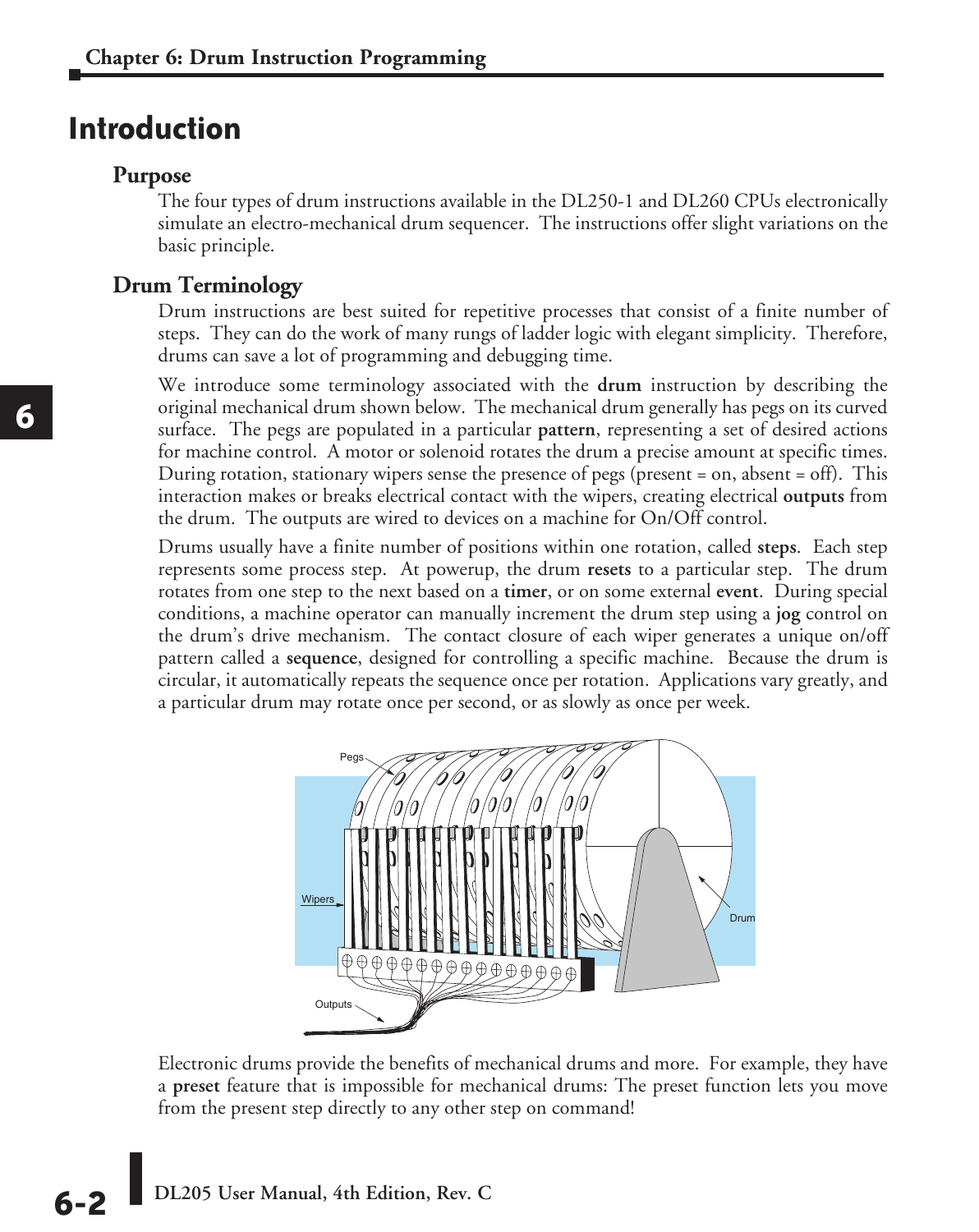## **Drum Chart Representation**

For editing purposes, the electronic drum is presented in chart form in *Direct*SOFT and in this manual. Imagine slicing the surface of a hollow drum cylinder between two rows of pegs, then pressing it flat. Now you can view the drum as a chart as shown below. Each row represents a step, numbered 1 through 16. Each column represents an output, numbered 0 through 15 (to match word bit numbering). The solid circles in the chart represent pegs (On state) in the mechanical drum, and the open circles are empty peg sites (Off state).

|                |          |   |                |         |          |          |         | <b>OUTPUTS</b> |          |         |         |         |         |           |         |         |
|----------------|----------|---|----------------|---------|----------|----------|---------|----------------|----------|---------|---------|---------|---------|-----------|---------|---------|
| <b>STEP</b>    |          |   | 15 14 13 12 11 |         |          | 10       | 9       | 8              | 7        | 6       | 5       | 4       | 3       | 2         | 1       | O       |
| 1              | O        |   | റ              |         | $\Omega$ | $\circ$  |         | Ó              | $\Omega$ | O       |         | $\circ$ | Ō       |           | $\circ$ | $\circ$ |
| 2              | O        |   | Ω              |         |          | O        |         | Ó              | $\circ$  | O       | $\circ$ |         | Ó       | Ō         |         | $\circ$ |
| 3              | O        |   |                |         |          | Ω        |         |                | $\circ$  | O       | $\circ$ | $\circ$ | $\circ$ | $\circ$   | $\circ$ | $\circ$ |
| $\overline{4}$ |          |   |                |         |          | O        |         | $\circ$        |          | $\circ$ | $\circ$ | $\circ$ | $\circ$ | $\circ$   | $\circ$ |         |
| 5              | $\Omega$ | Ω | Ö              |         | $\Omega$ | O        |         | $\circ$        |          | $\circ$ |         | O       | a       | $\circ$   | $\circ$ |         |
| 6              | Ω        | O | O              |         | $\circ$  | O        |         | O              |          | O       |         | O       |         |           | O       |         |
| 7              |          |   | Ō              |         | $\circ$  | $\circ$  |         |                |          |         | $\circ$ | О       |         |           | $\circ$ |         |
| 8              |          | O |                | $\circ$ | $\circ$  | ο        | O       |                |          | $\circ$ | $\circ$ | $\circ$ | n       | $\circ$   | $\circ$ |         |
| 9              | $\circ$  | O | Ó              | O       | $\circ$  | O        | O       |                |          | $\circ$ | $\circ$ | O       |         | $\Omega$  | $\circ$ | $\circ$ |
| 10             | O        | O | O              | Ο       | $\circ$  | $\circ$  | O       |                |          |         | $\circ$ | $\circ$ | O       | $\circ$   | O       | $\circ$ |
| 11             |          | O | $\circ$        | $\circ$ |          | $\circ$  | $\circ$ | $\circ$        | $\Omega$ |         | $\circ$ | $\circ$ | $\circ$ | $\circ$   |         | $\circ$ |
| 12             | O        | ο | $\Omega$       | $\circ$ |          |          | O       | $\circ$        |          | $\circ$ |         | n       | O       | $\bullet$ |         | $\circ$ |
| 13             | Ó        | O |                | Ω       | $\Omega$ | $\Omega$ | O       | O              | $\Omega$ | $\circ$ | $\circ$ |         |         | Ó         |         | $\circ$ |
| 14             | O        | Ο | O              | O       | $\Omega$ | O        | O       |                | O        | O       | Ω       |         |         | O         |         |         |
| 15             |          | Ō | $\circ$        | O       | $\Omega$ |          | Ö       |                | $\circ$  |         | $\circ$ |         | $\circ$ | $\circ$   |         |         |
| 16             | Ω        | O |                | $\circ$ | $\circ$  | $\circ$  | O       |                | $\circ$  |         | O       |         |         | $\circ$   | O       |         |

#### **Output Sequences**

The mechanical drum sequencer derives its name from sequences of control changes on its electrical outputs. The following figure shows the sequence of On/Off controls generated by the drum pattern above. Compare the two, and you will find that they are equivalent! If you can see their equivalence, you are well on your way to understanding drum instruction operation.

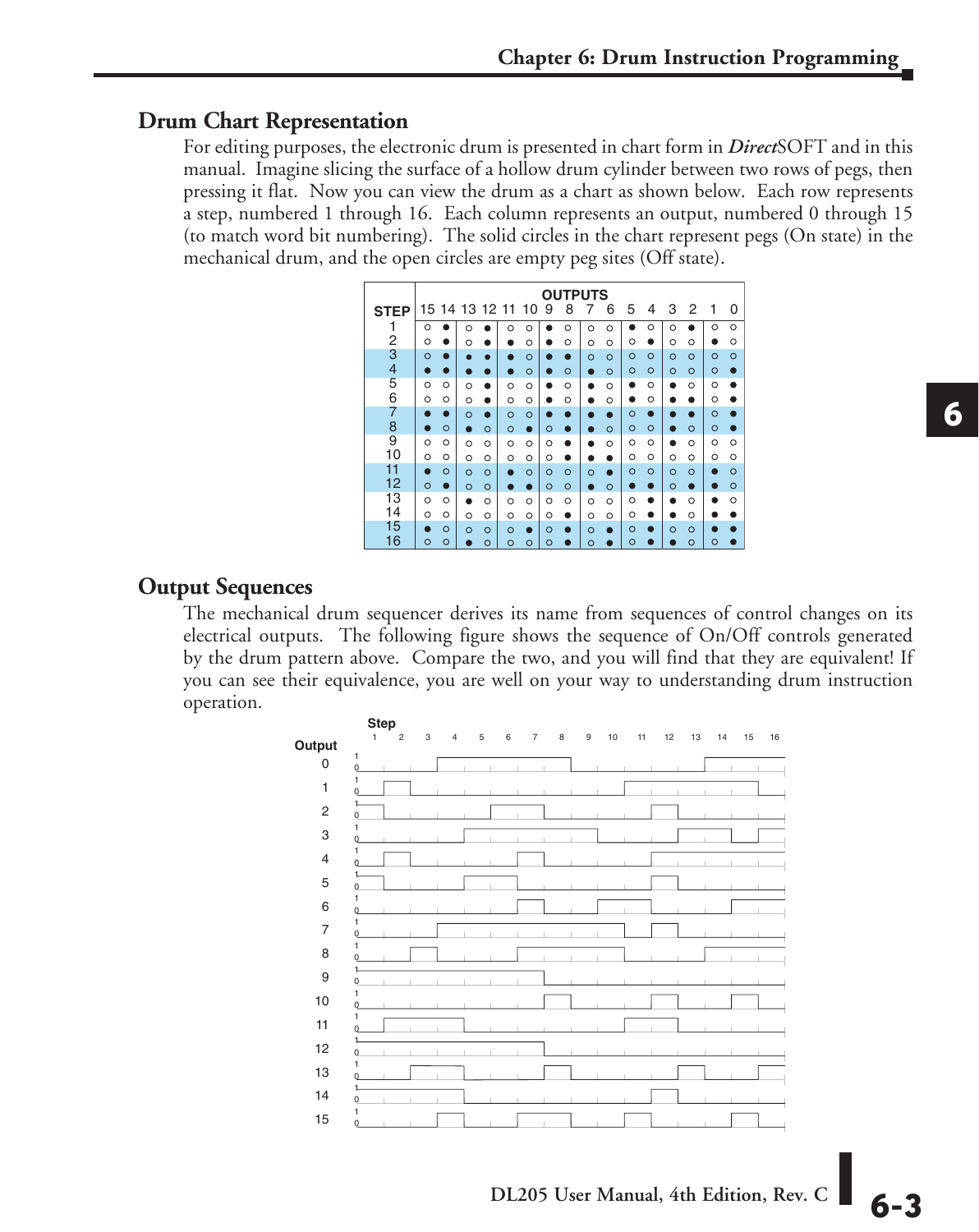## **Step Transitions**

## **Drum Instruction Types**

There are four types of Drum instructions in the DL250-1 and DL260 CPUs:

- Timed Drum with Discrete Outputs (DRUM)
- Time and Event Drum with Discrete Outputs (EDRUM)
- Masked Event Drum with Discrete Outputs (MDRMD)
- Masked Event Drum with Word Output (MDRMW)

The four drum instructions include time-based step transitions, and three include event-based transitions as well. Other options include outputs defined as a single word or as individual bits, and an output mask (individual output disable/enable).

Each drum has 16 steps, and each step has 16 outputs. Referring to the figure below, each output can be either a Y or C coil, offering programming flexibility. Step 1 has been assigned an arbitrary unique output pattern ( $O=$  Off,  $\bullet$  = On) as shown.

#### **Timer-Only Transitions**

Drums move from one step to another based on time and/or an external event (input). Each step has its own transition condition which you assign during the drum instruction entry. The figure below shows how timer-only transitions work.



Use next transition criteria

The drum remains in Step 1 for a specific duration (user-programmable). The timebase of the timer is programmable, from 0.01 seconds to 99.99 seconds. This establishes the resolution, or the duration, of each "tick of the clock". Each step uses the same timebase, but has its own unique counts per step, which you program. The drum spends a specific amount of time in each step, given by the formula:

#### **Time in step = 0.01 seconds X Timebase x Counts per step**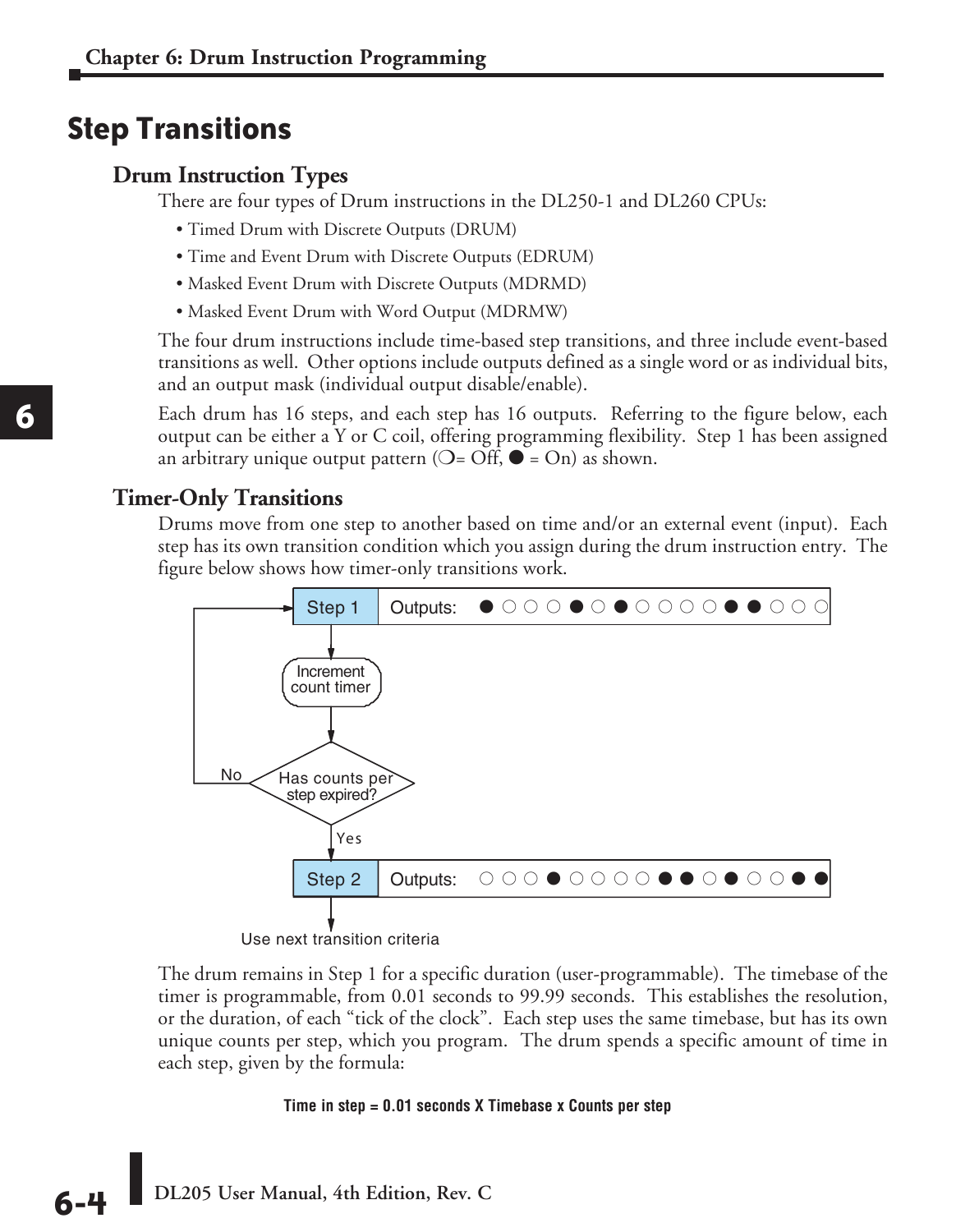For example, if you program a 5 second time base and 12 counts for Step 1, then the drum will spend 60 seconds in Step 1. The maximum time for any step is given by the formula:

> **Max Time per step = 0.01 seconds X 9999 X 9999 = 999,800 seconds = 277.7 hours = 11.6 days**



*NOTE: When first choosing the timebase resolution, a good rule of thumb is to make it about 1/10 the duration of the shortest step in your drum. Then you will be able to optimize the duration of that step in 10% increments. Other steps with longer durations allow optimizing by even smaller increments (percentage-wise). Also, note that the drum instruction executes once per CPU scan. Therefore, it is pointless to specify a drum timebase that is much faster than the CPU scan time.*

## **Timer and Event Transitions**

Step transitions may also occur based on time and/or external events. The figure below shows how step transitions work in these cases.



When the drum enters Step 1, it sets the output pattern as shown. Then it begins polling the external input programmed for that step. You can define event inputs as X, Y, or C discrete point types. Suppose we select X0 for the Step 1 event input. If X0 is off, then the drum remains in Step 1. When X0 is On, the event criteria is met and the timer increments. The timer increments as long as the event (X0) remains true. When the counts for Step 1 have expired, then the drum moves to Step 2. The outputs change immediately to match the new pattern for Step 2.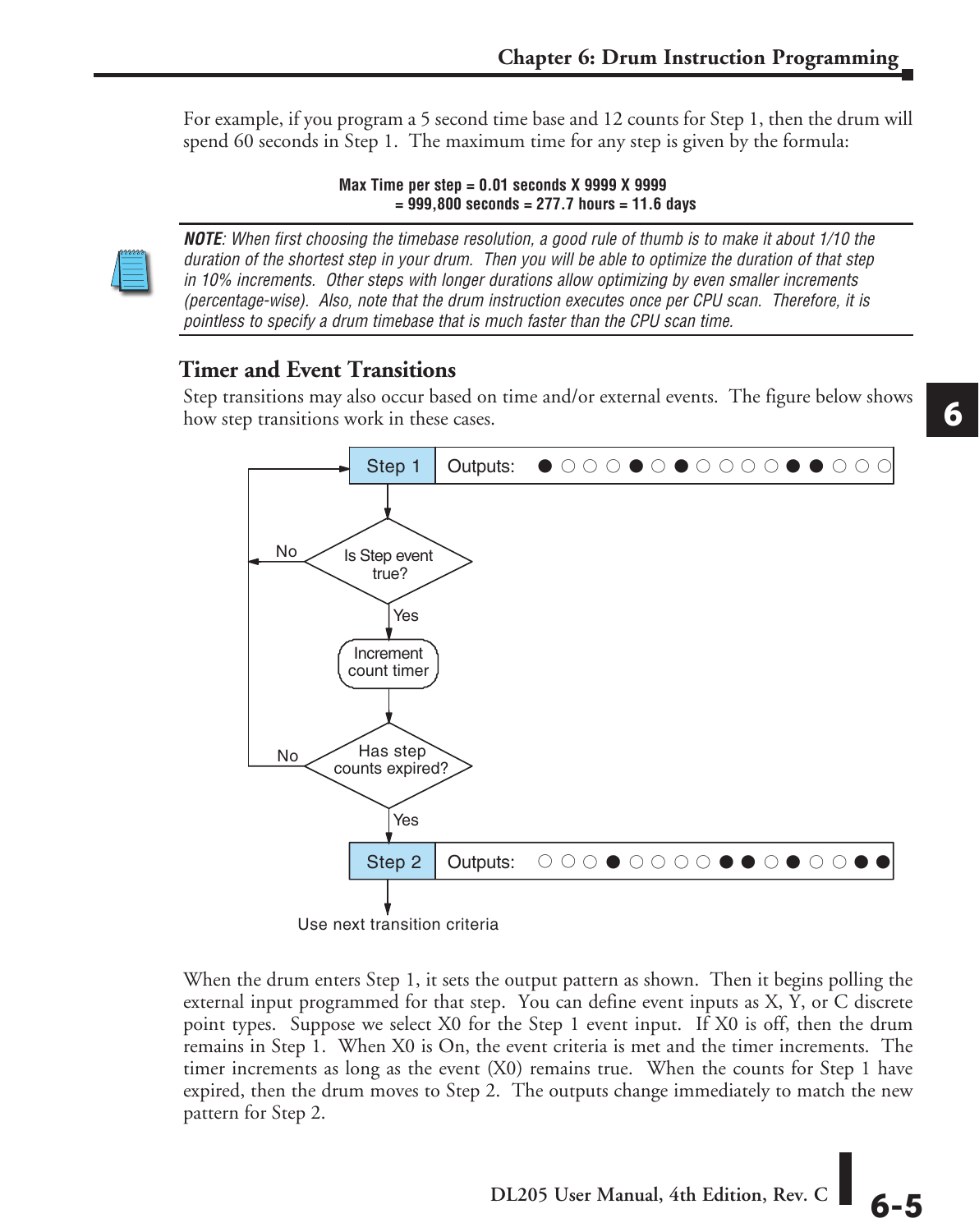#### **Event-Only Transitions**

Step transitions do not require both the event and the timer criteria programmed for each step. You have the option of programming just one of the two, and even mixing transition types among all the steps of the drum. For example, you might want Step 1 to transition on an event, Step 2 to transition on time only, and Step 3 to transition on both time and an event. Furthermore, you may elect to use only part of the 16 steps, and only part of the 16 outputs.



Use next transition criteria

#### **Counter Assignments**

Each drum instruction uses the resources of four counters in the CPU. When programming the drum instruction, you select the first counter number. The drum also uses the next three counters automatically. The counter bit associated with the first counter turns on when the drum has completed its cycle, going off when the drum is reset. These counter values and the counter bit precisely indicate the progress of the drum instruction, and can be monitored by your ladder program.

Suppose we program a timer drum to have 8 steps, and we select CT10 for the counter number (remember, counter numbering is in octal). Counter usage is shown to the right. The right column holds typical values, interpreted below.

| <b>Counter Assignments</b>                          |                     |                   |      |  |  |  |  |  |
|-----------------------------------------------------|---------------------|-------------------|------|--|--|--|--|--|
| 1528<br>CT <sub>10</sub><br>V1010<br>Counts in step |                     |                   |      |  |  |  |  |  |
| CT <sub>11</sub>                                    | <b>Timer Value</b>  | V1011             | 0200 |  |  |  |  |  |
| CT <sub>12</sub>                                    | <b>Preset Step</b>  | V1012             | 0001 |  |  |  |  |  |
| CT <sub>13</sub>                                    | <b>Current Step</b> | V <sub>1013</sub> | 0004 |  |  |  |  |  |

CT10 shows that we are at the 1528th count in the current step, which is step 4 (shown in CT13). If we have programmed step 4 to have 3000 counts, then the step is just over half completed. CT11 is the count timer, shown in units of 0.01 seconds. So, each leastsignificant-digit change represents 0.01 seconds. The value of 200 means that we have been in the current count (1528) for 2 seconds (0.01 x 200). Finally, CT12 holds the preset step value which was programmed into the drum instruction. When the drum's Reset input is active, it presets to step 1 in this case. The value of CT12 changes only if the ladder program writes to it, or the drum instruction is edited and the program is restarted. Counter bit CT10 turns on when the drum cycle is complete, and turns off when the drum is reset.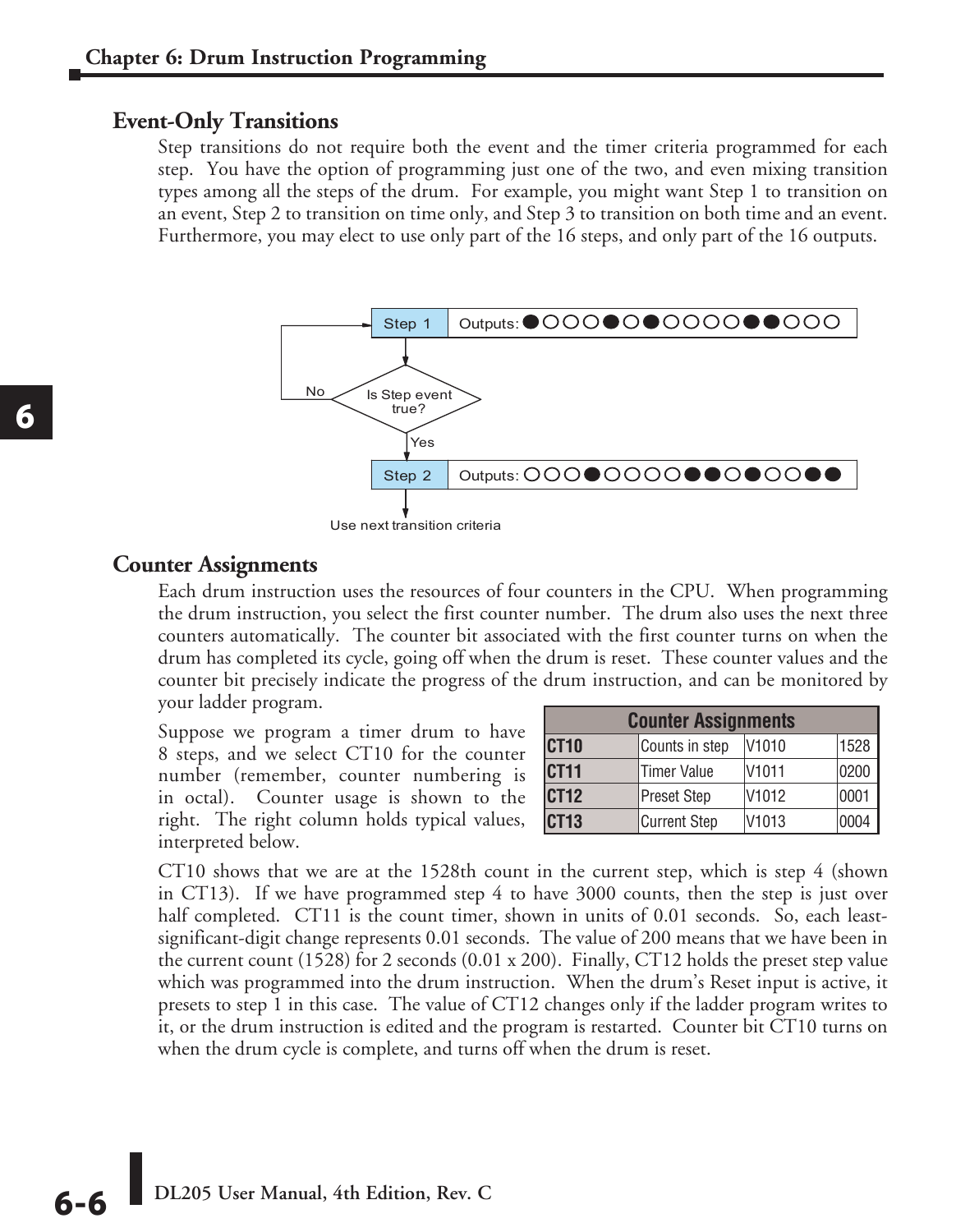## **Last Step Completion**

The last step in a drum sequence may be any step number, since partial drums are valid. Refer to the following figure. When the transition conditions of the last step are met, the drum sets the counter bit corresponding to the counter named in the drum instruction box (such as CT10). Then it moves to a final "drum complete" state. The drum outputs remain in the pattern defined for the last step. Having finished a drum cycle, the Start and Jog inputs have no effect at this point. The drum leaves the "drum complete" state when the Reset input becomes active (or on a program-to–run mode transition). It resets the drum complete bit (such as CT10), and then goes directly to the appropriate step number defined as the preset step.

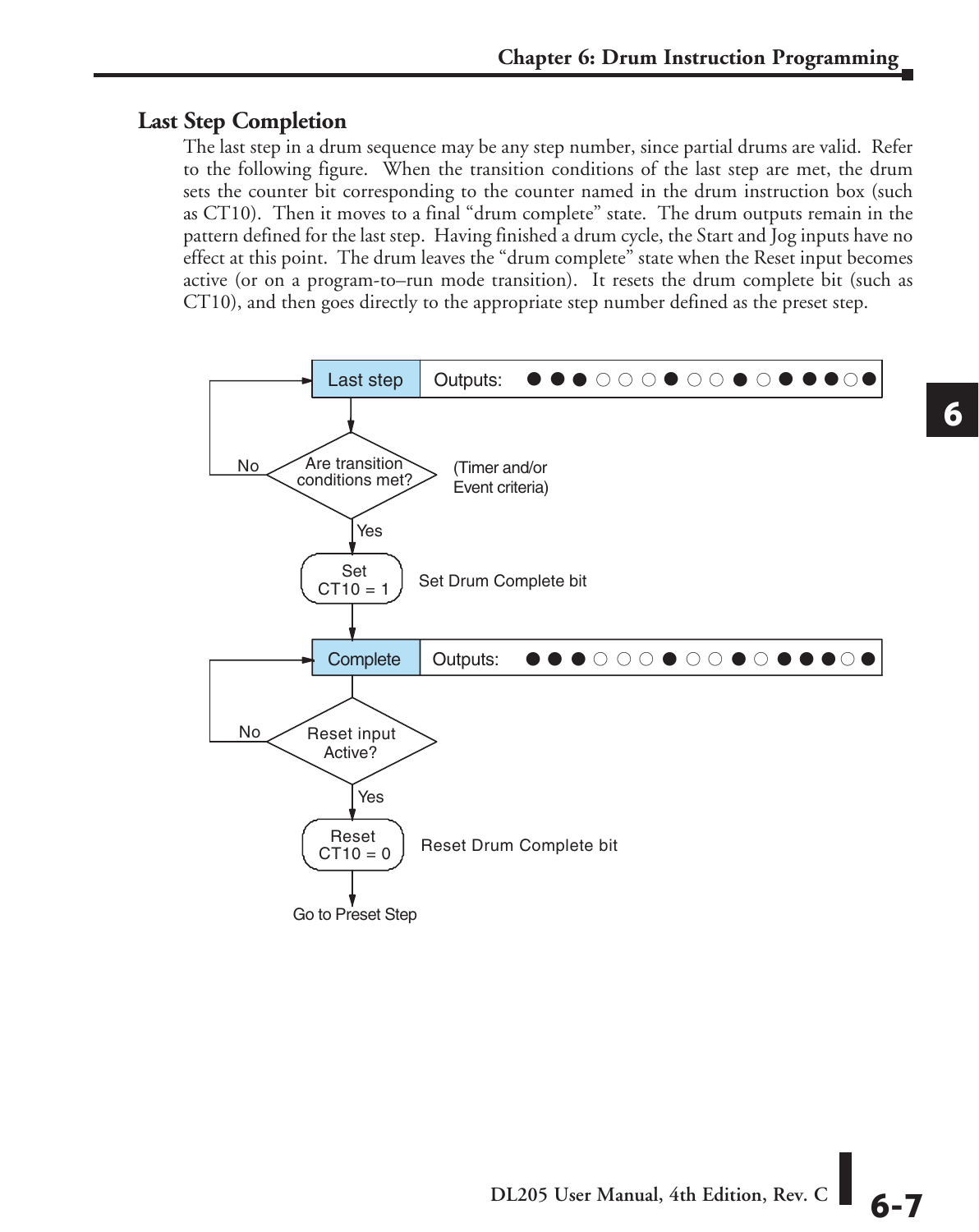## **Overview of Drum Operation**

### **Drum Instruction Block Diagram**

The drum instruction utilizes various inputs and outputs in addition to the drum pattern itself. Refer to the figure below.



The drum instruction accepts several inputs for step control, the main control of the drum. The inputs and their functions are:

- **Start** The Start input is effective only when Reset is off. When Start is on, the drum timer runs if it is in a timed transition, and the drum looks for the input event during event transitions. When Start is off, the drum freezes in its current state (Reset must remain off), and the drum outputs maintain their current on/off pattern.
- **Jog** The jog input is only effective when Reset is off (Start may be either on or off). The jog input increments the drum to the next step on each off-to-on transition (only EDRUM supports the jog input).
- **Reset** The Reset input has priority over the Start input. When Reset is on, the drum moves to its preset step. When Reset is off, then the Start input operates normally.
- **Preset Step**  A step number from 1 to 16 that you define (typically is step 1). The drum moves to this step whenever Reset is on, and whenever the CPU first enters run mode.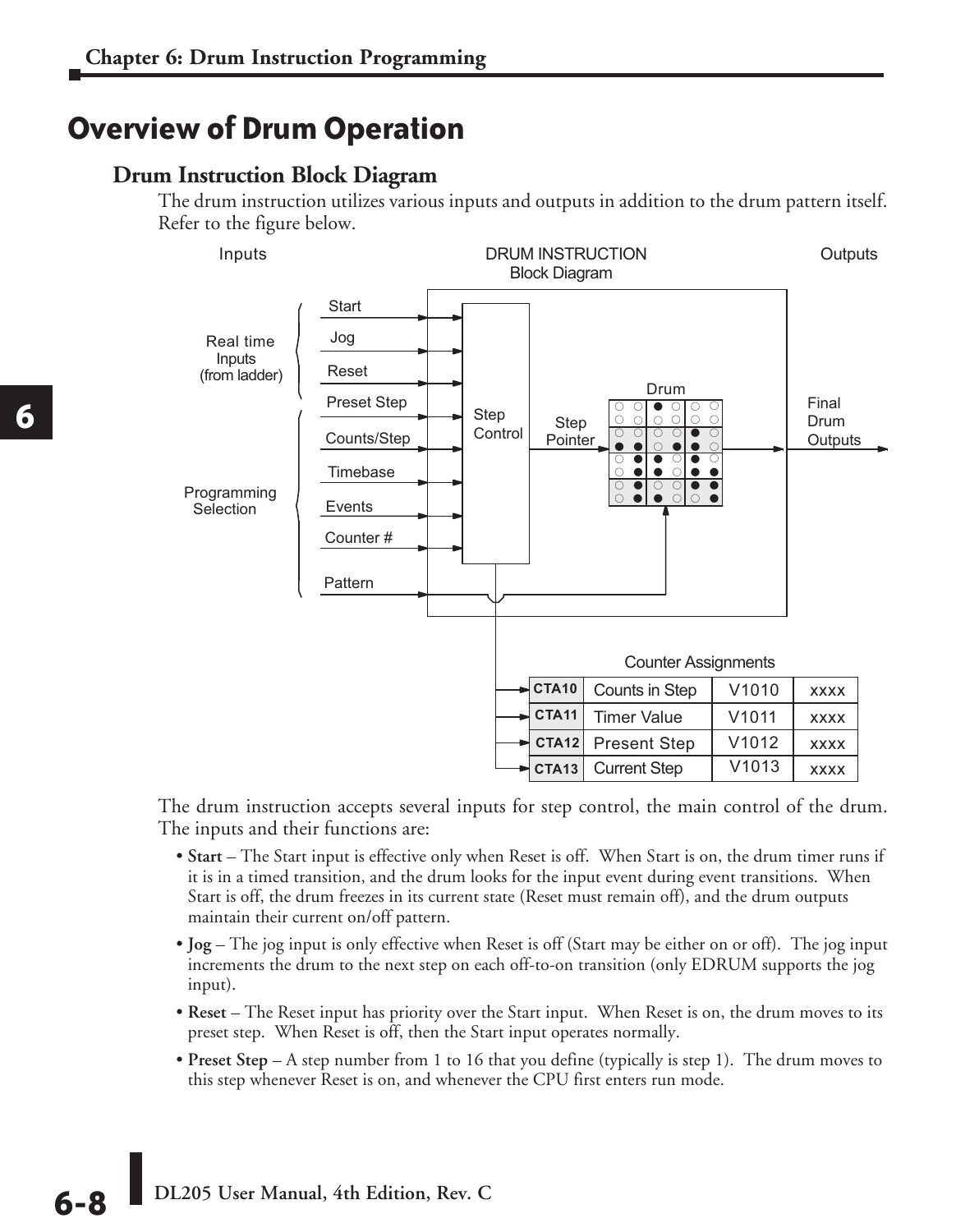- **Counts/Step** The number of timer counts the drum spends in each step. Each step has its own counts parameter. However, programming the counts/step is optional.
- • **Timer Value** the current value of the counts/step timer.
- **Counter #** The counter number specifies the first of four consecutive counters which the drum uses for step control. You can monitor these to determine the drum's progress through its control cycle.
- **Events** Either an X, Y, C, S, T, CT, or SP type discrete point serves as step transition inputs. Each step has its own event. However, programming the event is optional on Timer/Event Drums.



**WARNING: The outputs of a drum are enabled any time the CPU is in Run Mode. The Start Input does not have to be on, and the Reset input does not disable the outputs. Upon entering Run Mode, drum outputs automatically turn on or off according to the pattern of the current step of the drum. This initial step number depends on the counter memory configuration: non-retentive versus retentive.**

## **Powerup State of Drum Registers**

The choice of the starting step on powerup and program-to-run mode transitions are important to consider for your application. Please refer to the following chart. If the counter memory is configured as non-retentive, the drum is initialized the same way on every powerup or programto-run mode transition. However, if the counter memory is configured to be retentive, the drum will stay in its previous state.

| <b>Counter Number</b> | <b>Function</b>           | <b>Initialization on Powerup</b> |                          |  |  |
|-----------------------|---------------------------|----------------------------------|--------------------------|--|--|
|                       |                           | <b>Non-Retentive Case</b>        | <b>Retentive Case</b>    |  |  |
| CTA(n)                | <b>Current Step Count</b> | $\text{Initialize} = 0$          | Use Previous (no change) |  |  |
| $CTA(n + 1)$          | Counter Timer Value       | Initialize $= 0$                 | Use Previous (no change) |  |  |
| $CTA(n + 2)$          | <b>Preset Step</b>        | Initialize = Preset Step $#$     | Use Previous (no change) |  |  |
| $CTA(n + 3)$          | Current Step #            | Initialize = Preset Step $#$     | Use Previous (no change) |  |  |

Applications with relatively fast drum cycle times typically will need to be reset on powerup, using the non-retentive option. Applications with relatively long drum cycle times may need to resume at the previous point where operations stopped, using the retentive case. The default option is the retentive case. This means that if you initialize scratchpad V-memory, the memory will be retentive.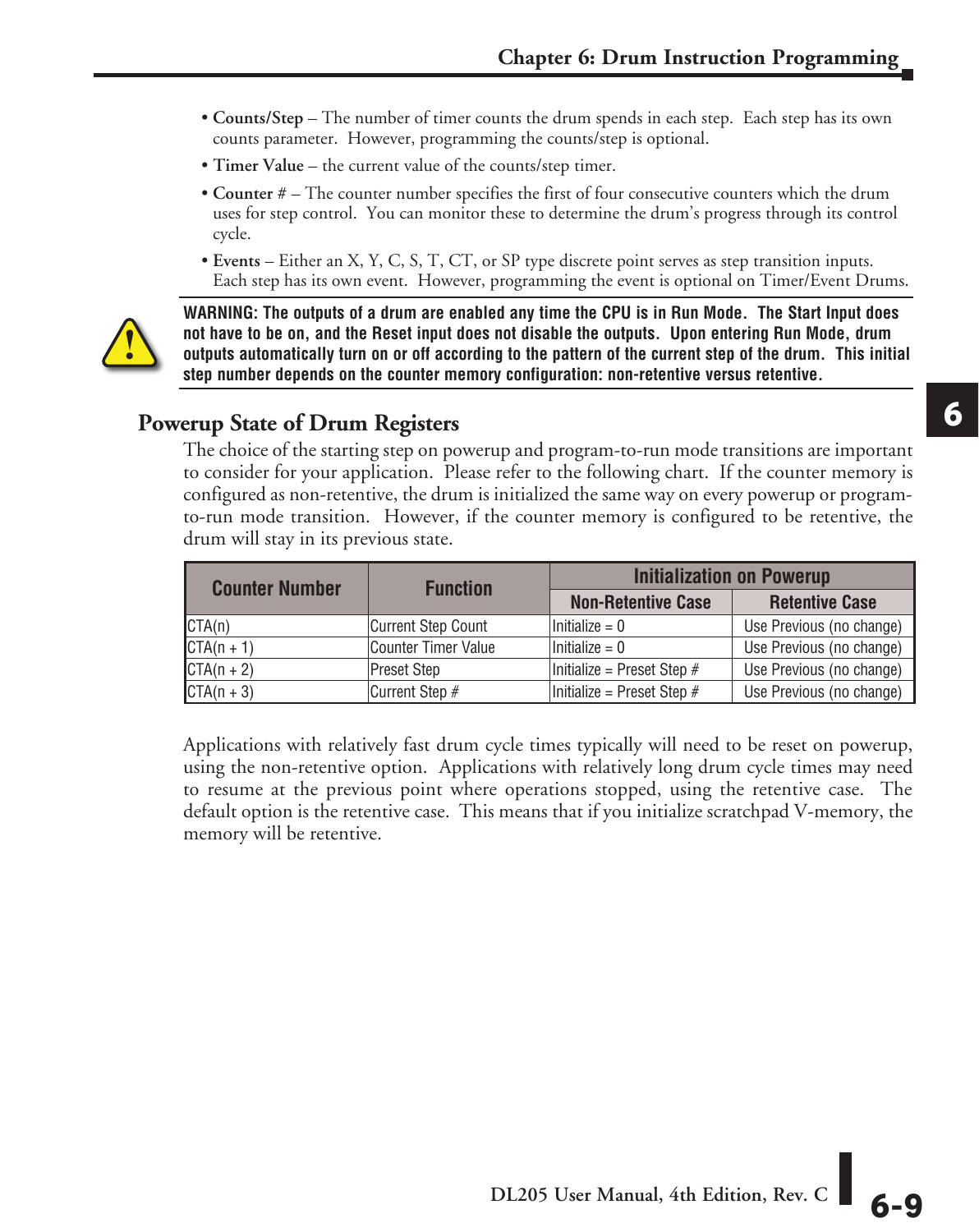## **Drum Control Techniques**

## **Drum Control Inputs**

Now we are ready to put together the concepts on the previous pages and demonstrate general control of the drum instruction box. The drawing to the right shows a simplified generic drum instruction. Inputs from ladder logic control the Start, Jog, and Reset Inputs (only the EDRUM instruction supports the Jog Input). The first counter bit of the drum (CT10, for example) indicates the drum cycle is done.



The timing diagram below shows an arbitrary timer drum input sequence and how the drum responds. As the CPU enters Run mode it initializes the step number to the preset step number (typically it is Step 1). When the Start input turns on, the drum begins running, waiting for an event and/or running the timer (depends on the setup).

After the drum enters Step 2, Reset turns On while Start is still On. Since Reset has priority over Start, the drum goes to the preset step (Step 1). Note that the drum is *held* in the preset step during Reset, and that step does *not run* (respond to events or run the timer) until Reset turns off.

After the drum has entered step 3, the Start input goes off momentarily, halting the drum's timer until Start turns on again.



When the drum completes the last step (Step 16 in this example), the Drum Complete bit (CT10) turns on, and the step number remains at 16. When the Reset input turns on, it turns off the Drum Complete bit (CT10), and forces the drum to enter the preset step.

*NOTE: The timing diagram shows all steps using equal time durations. Step times can vary greatly, depending on the counts/step programmed.*

**DL205 User Manual, 4th Edition, Rev. C 6-10**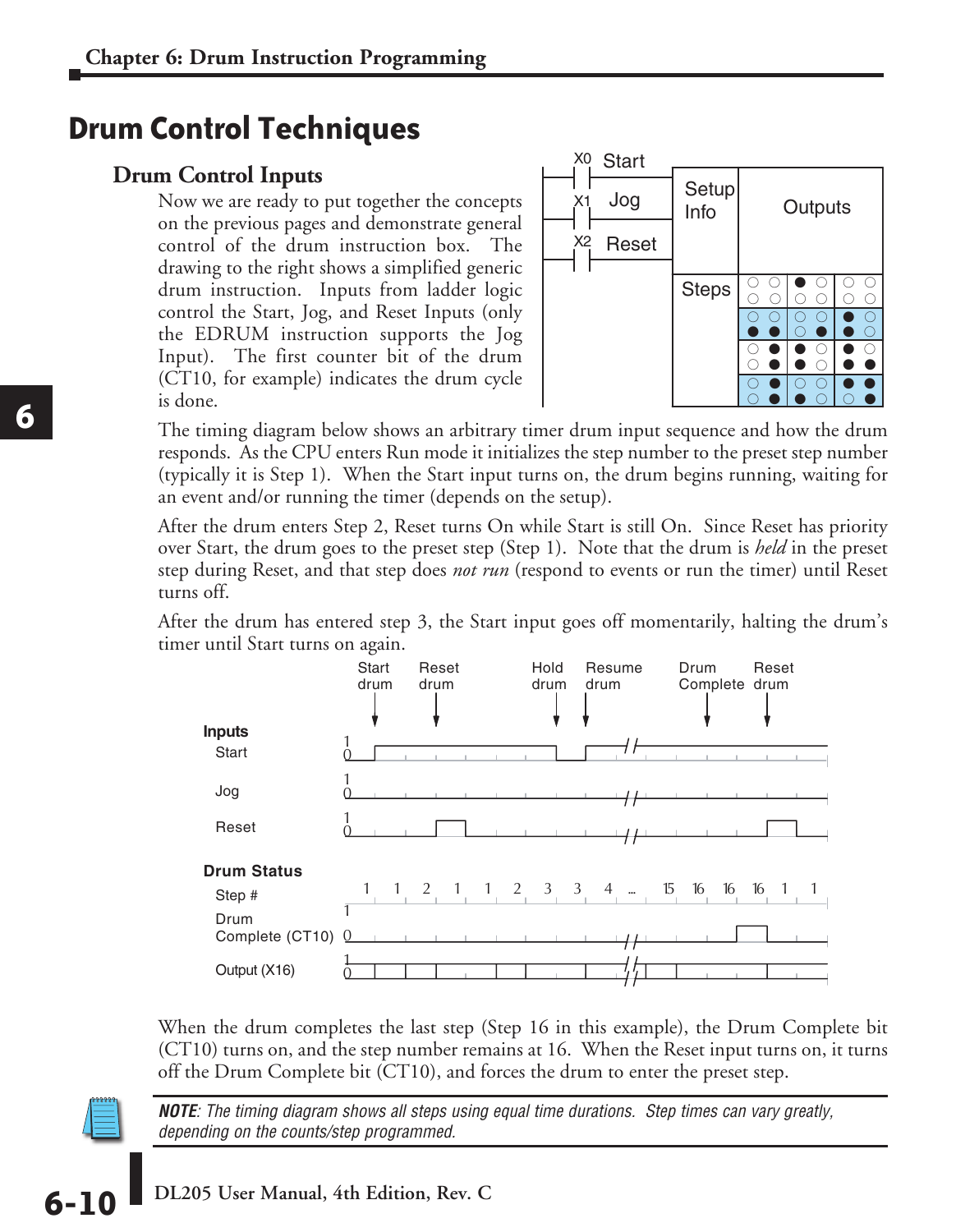In the figure below, we focus on how the Jog input works on event drums. To the left of the diagram, note that the off-to-on transitions of the Jog input increments the step. Start may be either on or off (however, Reset must be off). Two jogs takes the drum to step 3. Next, the Start input turns on, and the drum begins running normally. During step 6 another Jog input signal occurs. This increments the drum to step 7, setting the timer to 0. The drum begins running immediately in step 7, because Start is already on. The drum advances to step 8 normally.

As the drum enters step 14, the Start input turns off. Two more Jog signals moves the drum to step 16. However, note that a third Jog signal is required to move the drum through step 16 to "drum complete." Finally, a Reset input signal arrives which forces the drum into the preset step and turns off the drum complete bit.



## **Self-Resetting Drum**

Applications often require drums that automatically start over once they complete a cycle. This is easily accomplished using the drum complete bit. In the figure to the right, the drum instruction setup is for CT10, so we logically OR the drum complete bit (CT10) with the Reset input. When the last step is done, the drum turns on CT10 which resets itself to the preset step, also resetting CT10. Contact X2 still works as a manual reset.



## **Initializing Drum Outputs**

The outputs of a drum are enabled any time the CPU is in run mode. On program-to-run mode transitions, the drum goes to the preset step, and the outputs energize according to the pattern of that step. If your application requires all outputs to be off at powerup, make the preset step in the drum a "reset step," with all outputs off.

## **Using Complex Event Step Transitions**

Each event-based transition accepts only one contact reference for the event. However, this does not limit events to just one contact. Just use a control relay contact such as C0 for the step transition event. Elsewhere in ladder logic, you may use C0 as an output coil, making it dependent on many other "events" (contacts).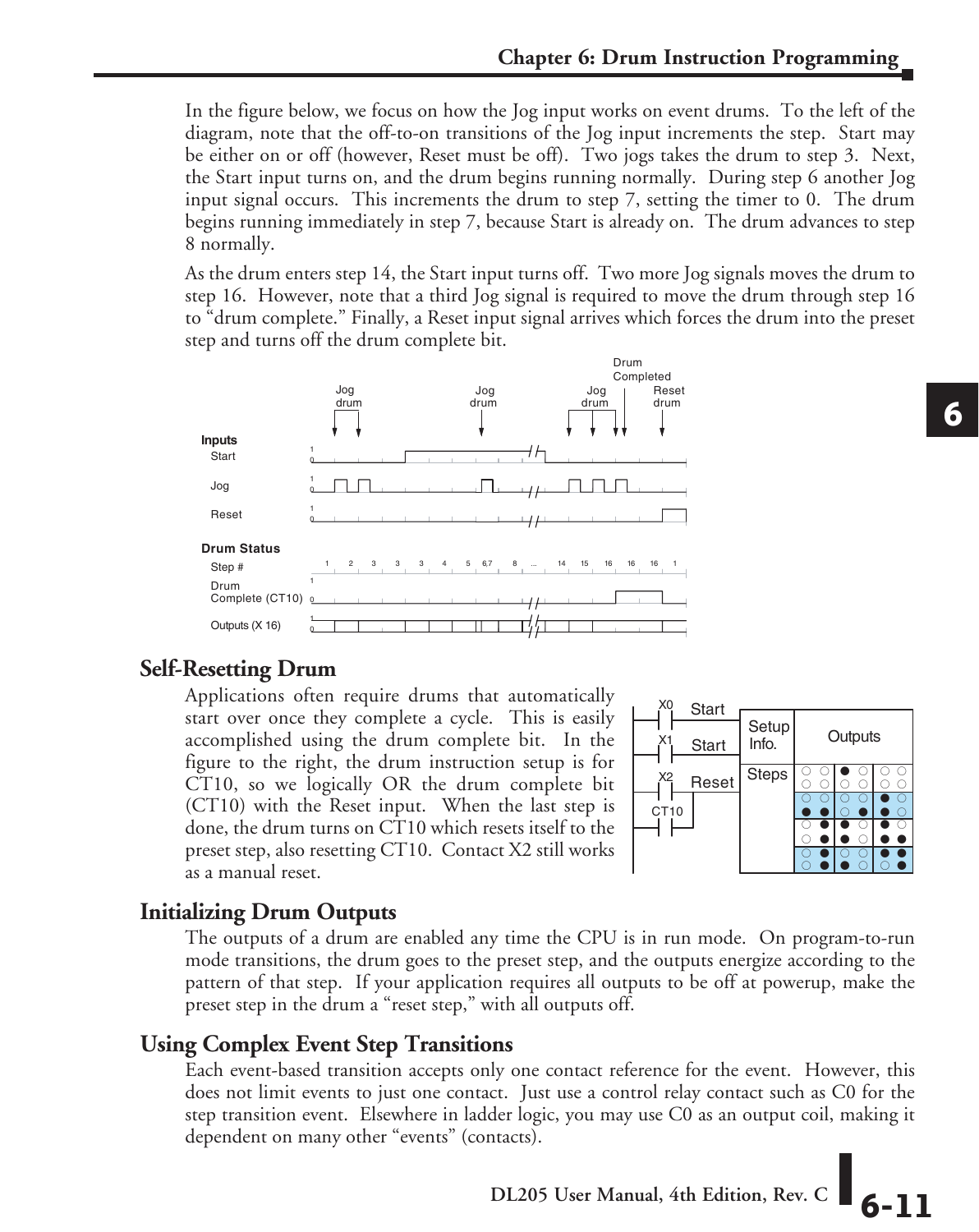## **Drum Instructions**

All of the DL250-1 and DL260 drum instructions may be programmed using *Direct*SOFT. The EDRUM is the only drum instruction that can be programmed with a handheld programmer (firmware version v2.21 or later). This section covers entry using *Direct*SOFT for all instructions plus the handheld mnemonics for the EDRUM instruction.

## **Timed Drum with Discrete Outputs (DRUM)**

The Timed Drum with Discrete Outputs is the most basic of the DL250-1 and DL260 drum instructions. It operates according to the principles covered on the previous pages. Below is the instruction in chart form as displayed by *Direct*SOFT. 250-1



The Timed Drum features 16 steps and 16 outputs. Step transitions occur only on a timed basis, specified in counts per step. Unused steps must be programmed with "counts per step" = 0 (this is the default entry). The discrete output points may be individually assigned as X, Y, or C types, or may be left unused. The output pattern may be edited graphically with *Direct*SOFT.

Whenever the Start input is energized, the drum's timer is enabled. It stops when the last step is complete, or when the Reset input is energized. The drum enters the preset step chosen upon a CPU program-to-run mode transition, and whenever the Reset input is energized.

| <b>Drum Parameters</b> | <b>Field</b> | Data Types | <b>Ranges</b>                             |
|------------------------|--------------|------------|-------------------------------------------|
| Counter Number         | laaa         |            | $ 0 - 174$ (DL250-1)<br>$0 - 374$ (DL260) |
| <b>Step Preset</b>     | bb           |            | - 16                                      |
| Timer base             | CCCC         |            | $ 0 - 99.99$ seconds                      |
| Counts per step        | dddd         |            | $ 0 - 9999$                               |
| Discrete Outputs       | F ffff       | X, Y, C    | see page 3-55 or page 3-56                |

xl  $\overline{\mathbf{x}}$  $\Delta$  $\Delta$  230 240

260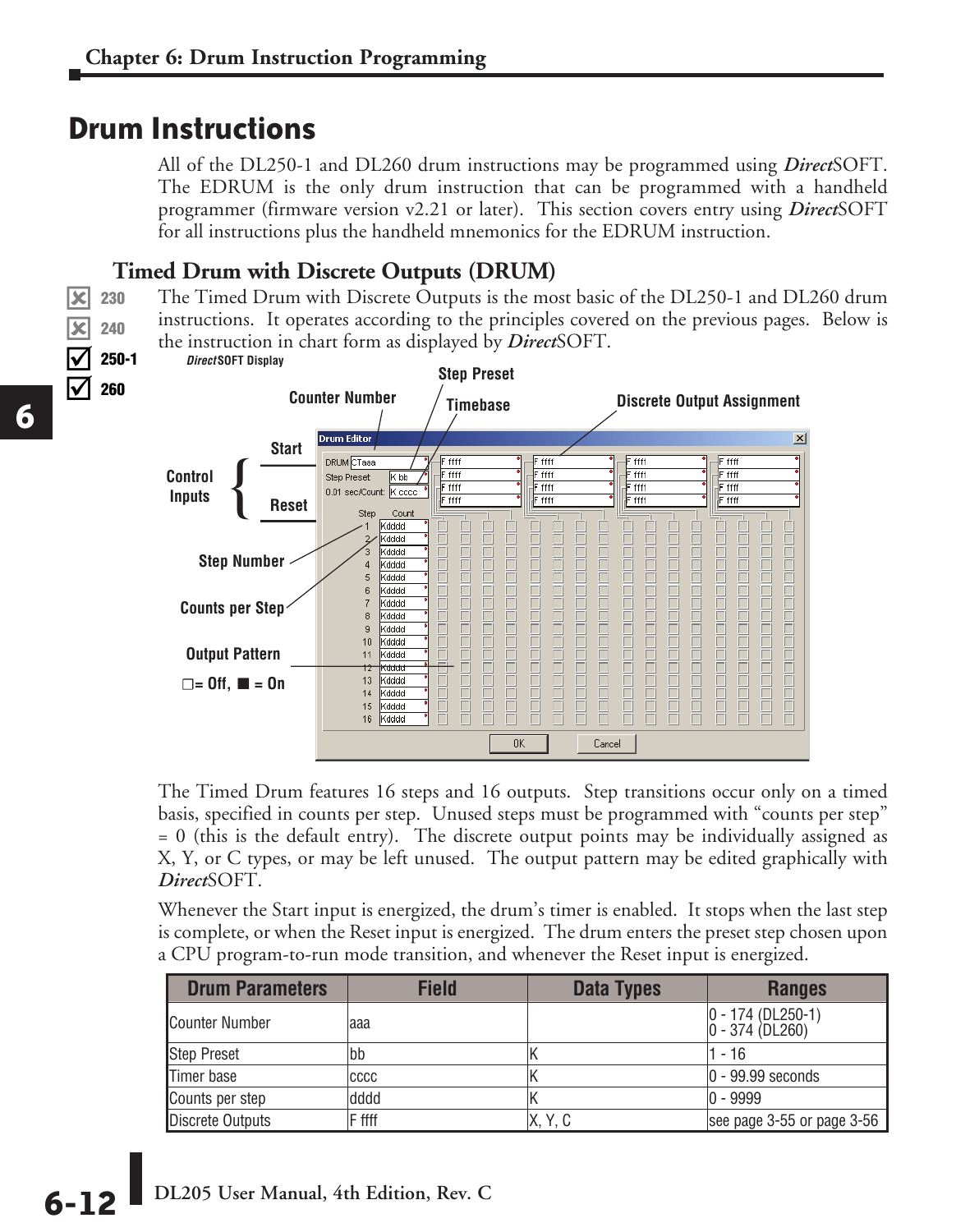|  |  |  | Drum instructions use four counters in the CPU. The ladder program can read the counter |  |  |  |  |
|--|--|--|-----------------------------------------------------------------------------------------|--|--|--|--|
|  |  |  | values for the drum's status. The ladder program may write a new preset step number to  |  |  |  |  |
|  |  |  | $CTA(n+2)$ at any time. However, the other counters are for monitoring purposes only.   |  |  |  |  |

| <b>Counter Number DL250-1 Ranges DL260</b> | of $(n)$  | <b>Ranges</b><br>of $(n)$ | <b>Function</b>     | <b>Counter Bit Function</b> |
|--------------------------------------------|-----------|---------------------------|---------------------|-----------------------------|
| CTA(n)                                     | $0 - 174$ | $ 0 - 374$                | Counts in step      | $ CT(n)  = Drum Compute$    |
| $CTA(n+1)$                                 | 1 - 175   | $1 - 375$                 | Timer value         | $ CT(n+1)  = (not used)$    |
| $CTA(n+2)$                                 | 2 - 176   | 2 - 376                   | Preset Step         | $ CT(n+2)  = (not used)$    |
| $CTA(n+3)$                                 | $3 - 177$ | $ 3 - 377$                | <b>Current Step</b> | $ CT(n+3)  = (not used)$    |

The following ladder program shows the DRUM instruction in a typical ladder program, as shown by *Direct*SOFT. Steps 1 through 10 are used, and 12 of the 16 output points are used. The preset step is step 1. The timebase runs at  $(K10 \times 0.01) = 0.1$  second per count. Therefore, the duration of step 1 is  $(25 \times 0.1) = 2.5$  seconds. In the last rung, the Drum Complete bit (CT10) turns on output Y0 upon completion of the last step (step 10). A drum reset also resets CT10.

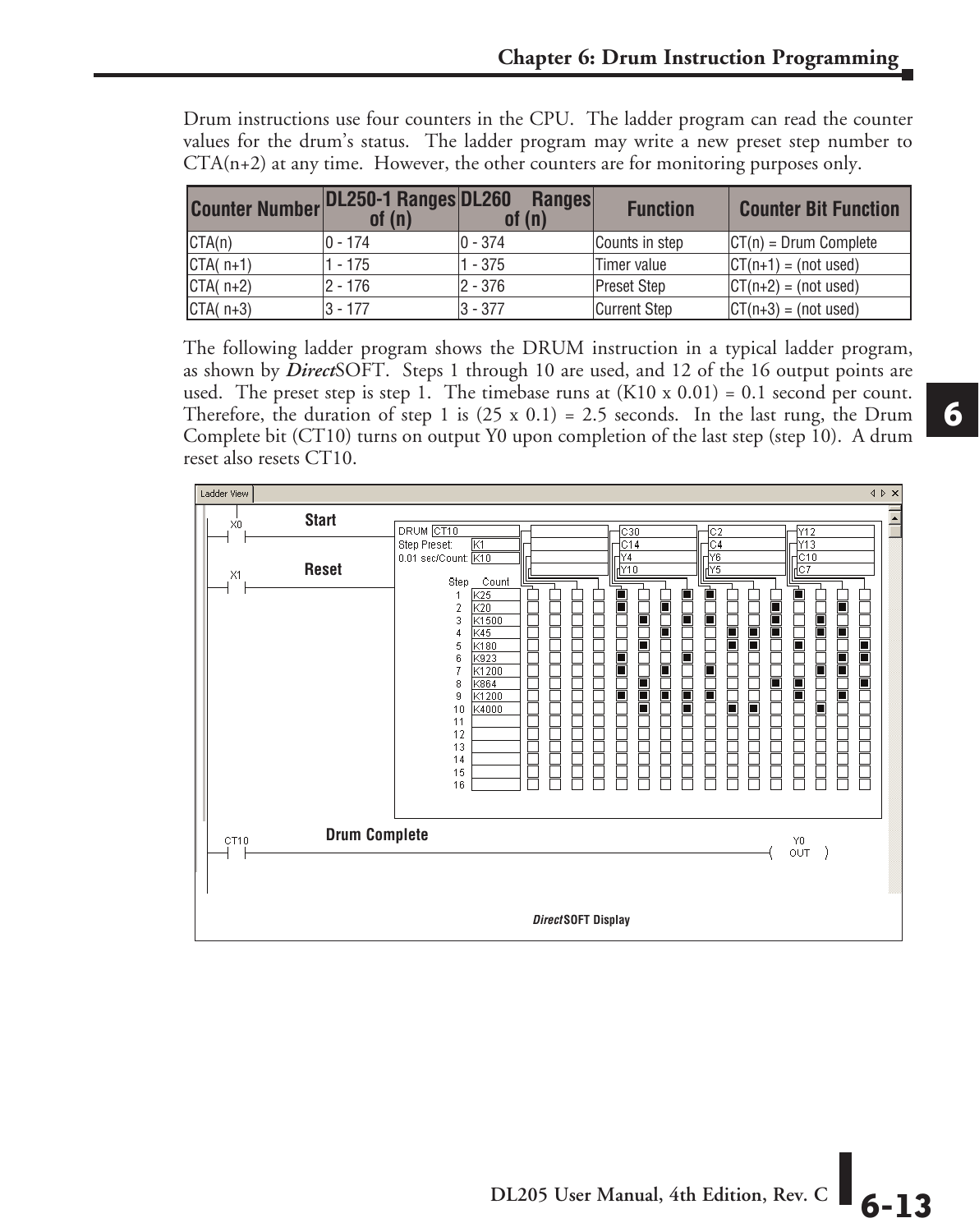## **Event Drum (EDRUM)**

The Event Drum (EDRUM) features time-based and event-based step transitions. It operates according to the general principles of drum operation covered in the beginning of this chapter. Below is the instruction as displayed by *Direct*SOFT.

*Direct* **SOFT 5 Display** 250-1



The Event Drum features 16 steps and 16 discrete outputs. Step transitions occur on timed and/or event basis. The jog input also advances the step on each off-to-on transition. Time is specified in counts per step, and events are specified as discrete contacts. Unused steps and events must be left blank. The discrete output points may be individually assigned.

| <b>Drum Parameters</b> | <b>Field</b> | Data Types            | <b>Ranges</b>                               |  |
|------------------------|--------------|-----------------------|---------------------------------------------|--|
| <b>Counter Number</b>  | aaa          |                       | $ 0 - 174$ (DL250-1)<br>$0 - 374 (D L 260)$ |  |
| <b>Step Preset</b>     | bb           |                       | - 16                                        |  |
| Timer base             | CCCC         |                       | $ 0 - 99.99$ seconds                        |  |
| Counts per step        | dddd         |                       | $ 0 - 9999$                                 |  |
| Event                  | eeee         | X, Y, C, S, T, CT, SP |                                             |  |
| Discrete Outputs       | F ffff       | X, Y, C               | see page 3-55 or page 3-56                  |  |

Whenever the Start input is energized, the drum's timer is enabled. As long as the event is true for the current step, the timer runs during that step. When the step count equals the counts per step, the drum transitions to the next step. This process stops when the last step is complete, or when the Reset input is energized. The drum enters the preset step chosen upon a CPU program-to-run mode transition, and whenever the Reset input is energized.

 $\mathbf{\overline{x}}$  $\mathbf{\overline{x}}$ ☑  $\Delta$ 

230 240

260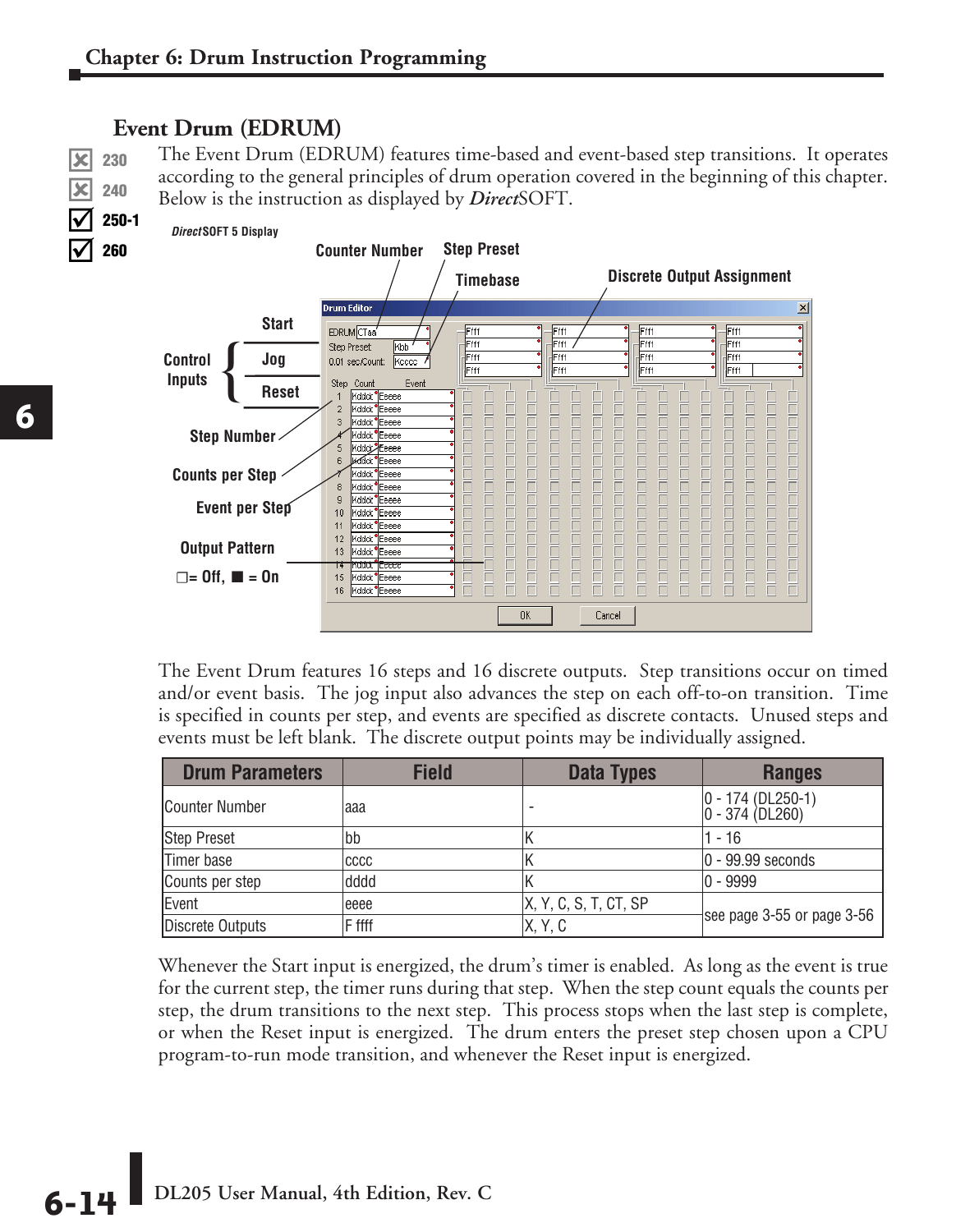|                                                   |             |             |                 | $CTA(n+2)$ at any time. However, the other counters are for monitoring purposes only. |
|---------------------------------------------------|-------------|-------------|-----------------|---------------------------------------------------------------------------------------|
| <b>Counter Number DL250-1 Ranges DL260 Ranges</b> | of (n)      | of $(n)$    | <b>Function</b> | <b>Counter Bit Function</b>                                                           |
| CTA(n)                                            | $ 0 - 174 $ | $ 0 - 374 $ | Counts in step  | $ CT(n) = Drum Complete$                                                              |

CTA( n+1)  $|1 - 175$   $|1 - 375$  Timer value  $|CT(n+1) = (not used)$  $\begin{array}{ccc} \text{CTA} & \text{n+2)} \\ \text{CTB} & \text{2 - 176} \end{array}$  2 - 376 Preset Step  $\begin{array}{ccc} \text{CTB} & \text{CTB} \\ \text{CTB} & \text{CTB} \end{array}$  (not used)  $\begin{array}{ccc} \text{CTA} & \text{n+3} \\ \text{CTA} & \text{n+3} \end{array}$   $\begin{array}{ccc} \text{C1} & \text{C1} \\ \text{S1} & \text{S2} \\ \text{S2} & \text{S3} \end{array}$   $\begin{array}{ccc} \text{C1} & \text{C1} \\ \text{C2} & \text{C2} \\ \text{C3} & \text{C4} \end{array}$   $\begin{array}{ccc} \text{C1} & \text{C1} \\ \text{C2} & \text{C1} \\ \text{C1} & \text{C2} \end{array}$   $\begin{array}{ccc} \text{$ 

Drum instructions use four counters in the CPU. The ladder program can read the counter values for the drum's status. The ladder program may write a new preset step number to

| The following ladder program shows the EDRUM instruction in a typical ladder program, as               |
|--------------------------------------------------------------------------------------------------------|
| shown by <i>DirectSOFT</i> . Steps 1 through 11 are used, and all 16 output points are used. The       |
| preset step is step 1. The timebase runs at $(K10 \times 0.01) = 0.1$ second per count. Therefore,     |
| the duration of step 1 is $(1 \times 0.1) = 0.1$ second. Note that step 1 is time-based only (event is |
| left blank). And, the output pattern for step 1 programs all outputs off, which is a typically         |
| desirable powerup condition. In the last rung, the Drum Complete bit (CT4) turns on output             |
| Y0 upon completion of the last step (step 11). A drum reset also resets CT4.                           |



*NOTE: If all events are true in an event only drum (a drum with 0 counts per step in all steps), the PLC completes one step of the drum per scan; thus, the drum will be complete in 16 scans. However, as the outputs of the drum are enabled any time the CPU is in RUN Mode, the drum discrete outputs will be energized as pulsed outputs for each scan.*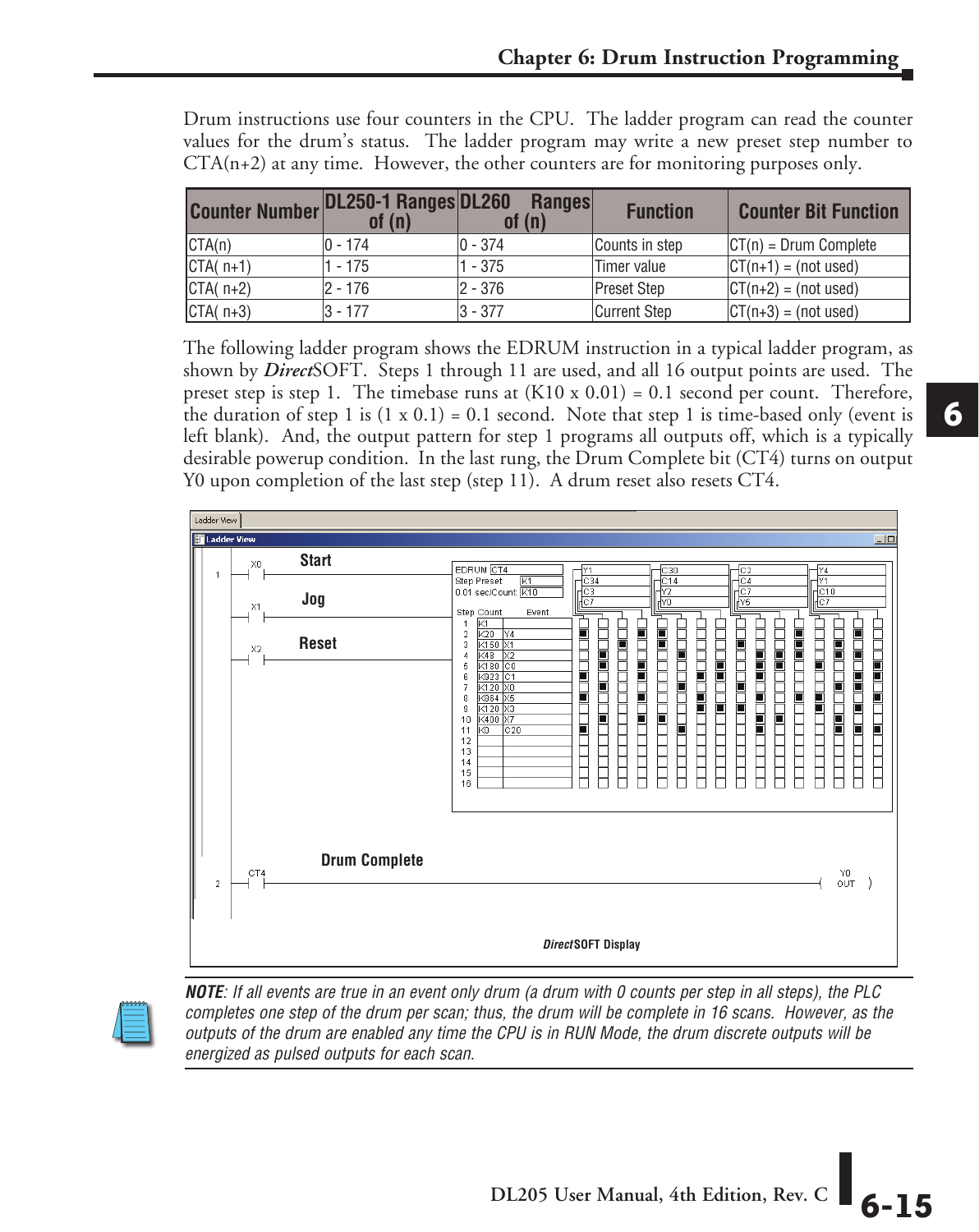#### **Handheld Programmer Drum Mnemonics**

The EDRUM instruction can also be programmed using a Handheld Programmer. This section explains entry via the Handheld Programmer.

First, enter Store instructions for the ladder rungs controlling the drum's ladder inputs. In the example to the right, the timer drum's Start, Jog, and Reset inputs are controlled by X0, X1 and X2 respectively. The required keystrokes are listed beside the mnemonic.

These keystrokes precede the EDRUM instruction mnemonic. Note that the ladder rungs for Start, Jog, and Reset inputs are not limited to being single–contact rungs.



Handheld Programmer Keystrokes

| M<br>$\overline{\phantom{a}}$<br>'N<br>. .<br>--<br>- |  |
|-------------------------------------------------------|--|
|-------------------------------------------------------|--|

After the Store instructions, enter the EDRUM (using Counter CT0) as shown:

After entering the EDRUM mnemonic as above, the handheld programmer creates an input form for all the drum parameters. The input form consists of approximately fifty or more default mnemonic entries containing DEF (define) statements. The default mnemonics are already "input" for you, so they appear automatically. Use the NXT and PREV keys to move forward and backward through the form. Only the editing of default values is required, thus eliminating many keystrokes. The entries required for the basic timer drum are in the chart below.



*NOTE: Default entries for output points and events are "DEF 0000", which means they are unassigned. If you need to go back and change an assigned output as unused again, enter "K0000". The entry will again show as "DEF 0000".*

| <b>Drum</b><br><b>Parameters</b> | <b>Multiple</b><br><b>Entries</b> | <b>Mnemonic / Entry</b> | <b>Default</b><br><b>Mnemonic</b> | <b>Valid Data</b><br><b>Types</b> | <b>Ranges</b>                              |
|----------------------------------|-----------------------------------|-------------------------|-----------------------------------|-----------------------------------|--------------------------------------------|
| Start Input                      | --                                | STR (plus input rung)   |                                   |                                   | --                                         |
| Jog Input                        | --                                | STR (plus input rung)   | --                                | --                                | --                                         |
| Reset Input                      | --                                | STR (plus input rung)   | $- -$                             | --                                | --                                         |
| Drum Mnemonic                    | --                                | <b>DRUM CNT aa</b>      | --                                | <b>CT</b>                         | $ 0 - 174$ (DL250-1)<br>$ 0 - 374$ (DL260) |
| <b>Step Preset</b>               |                                   | bb                      | DEF K0000                         | ΙK                                | $1 - 16$                                   |
| Timer base                       |                                   | CCCC                    | DEF K0000                         | ΙK                                | $ 0 - 9999$                                |
| Counts per step                  | 16                                | dddd                    | DEF K0000                         | ΙK                                | $ 0 - 9999$                                |
| Events                           | 16                                | eeee                    | DEF K0000                         | X, Y, C, S, T, CT, SP             | see either page 3-55                       |
| Output points                    | '16                               | ffff                    | DEF K0000                         | X, Y, C                           | or page 3-56                               |
| <b>Output Mask</b>               | 16                                | lgggg                   | <b>DEF K0000</b>                  | ΙK                                | $ 0$ - FFFF                                |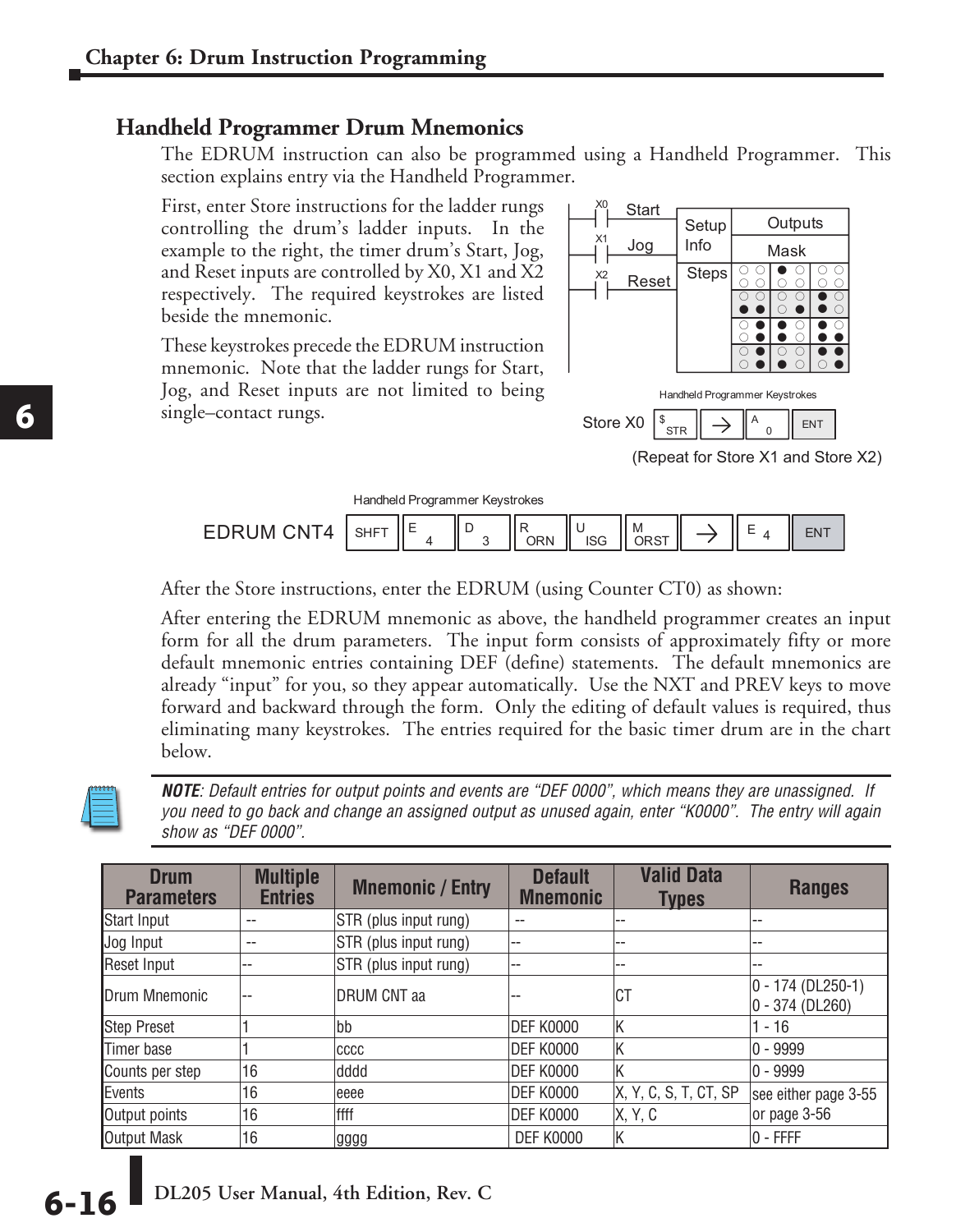Using the DRUM entry chart (two pages before), we show the method of entry for the basic time/event drum instruction. First, we convert the output pattern for each step to the equivalent hex number, as shown in the following example.

1 Outputs : f fff F f f F f f f F F f F f <sup>15</sup> <sup>0</sup> 0 9 1 A --converts to: Step

The following diagram shows the method for entering the previous EDRUM example on the HPP. The default entries of the form are in parenthesis. After the drum instruction entry (on the fourth row), the remaining keystrokes over-write the numeric portion of each default DEF statement.

*NOTE: Drum editing requires Handheld Programmer firmware version 2.21 or later.*

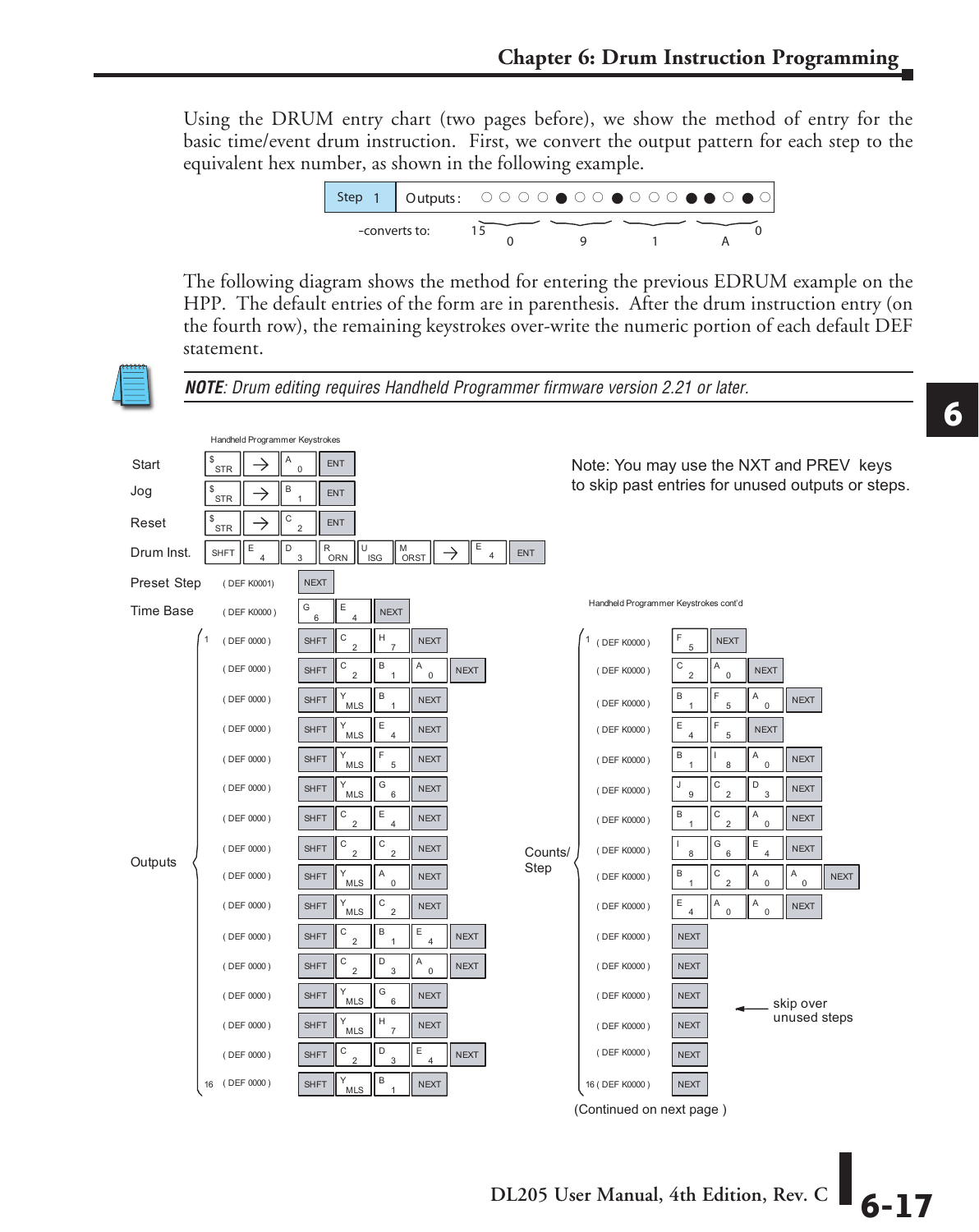

Handheld Programmer Keystrokes cont'd

Handheld Programmer Keystrokes cont'd



*NOTE: Remember, you may use the NXT and PREV keys to skip past entries for unused outputs or steps.* to skip past entries for unused outputs or stops.

*NOTE: For ease of operation when using the EDRUM instruction, we recommend using DirectSOFT over the handheld programmer.*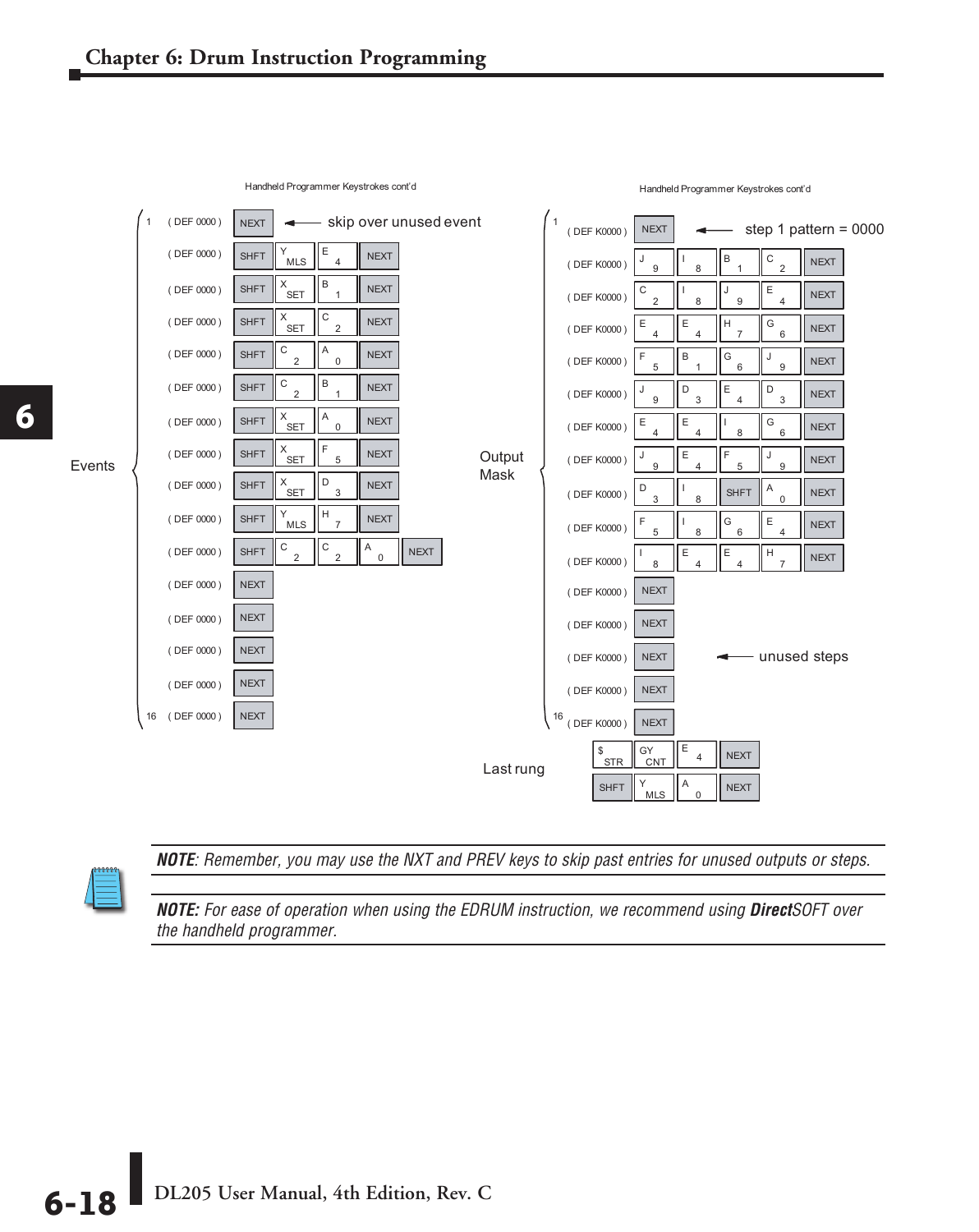## **Masked Event Drum with Discrete Outputs (MDRMD)**

The Masked Event Drum with Discrete Outputs has all the features of the basic Event Drum plus final output control for each step. It operates according to the general principles of drum operation covered in the beginning of this section. Below is the instruction in chart form as displayed by *Direct*SOFT.





The Masked Event Drum with Discrete Outputs features 16 steps and 16 outputs. Drum outputs are logically ANDed bit-by-bit with an output mask word for each step. The Ggggg field specifies the beginning location of the 16 mask words. Step transitions occur on timed and/or event basis. The jog input also advances the step on each off-to-on transition. Time is specified in counts per step, and events are specified as discrete contacts. Unused steps and events can be left blank (this is the default entry). Whenever the Start input is energized, the drum's timer is enabled. As long as the event is true for the current step, the timer runs during that step. When the step count equals the counts per step, the drum transitions to the next step. This process stops when the last step is complete, or when the Reset input is energized. The drum enters the preset step chosen upon a CPU program-to-run mode transition, and whenever the Reset input is energized.

| <b>Drum Parameters</b>  | <b>Field</b> | <b>Data Types</b>                 | <b>Ranges</b>                                                                      |
|-------------------------|--------------|-----------------------------------|------------------------------------------------------------------------------------|
| <b>Counter Number</b>   | aaa          |                                   | 0 - 174 (DL250-1)<br>0 - 374 (DL260)                                               |
| <b>Step Preset</b>      | bb           | ΙK                                | $1 - 16$                                                                           |
| <b>Timer base</b>       | CCCC         | ΙK                                | $ 0 - 99.99$ seconds                                                               |
| <b>Counts per step</b>  | dddd         | ΙK                                | $ 0 - 9999$                                                                        |
| <b>Event</b>            | eeee         | X, Y, C, S, T, ST, GX, GY, CT, SP |                                                                                    |
| <b>Discrete Outputs</b> | Ffff         | X, Y, C, GX, GY                   | $\begin{vmatrix} \text{see either page 3-55 or} \\ \text{page 3-56} \end{vmatrix}$ |
| <b>Output Mask</b>      | Ggggg        |                                   |                                                                                    |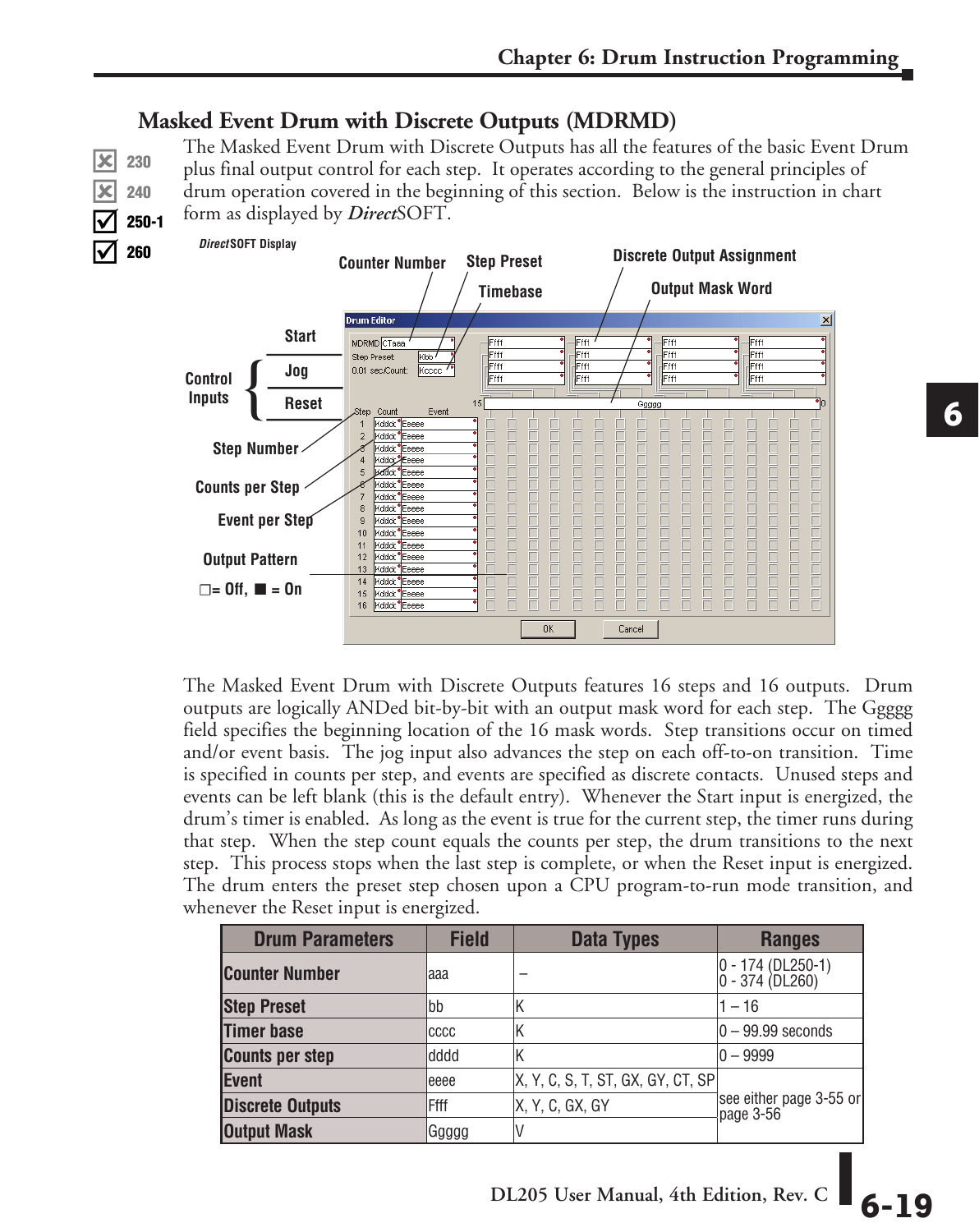| <b>Counter Number DL250-1 Ranges DL260</b> | of $(n)$    | <b>Ranges</b><br>of (n) | <b>Function</b>     | <b>Counter Bit Function</b> |
|--------------------------------------------|-------------|-------------------------|---------------------|-----------------------------|
| CTA(n)                                     | 10 - 174    | $ 0 - 374 $             | Counts in step      | $ CT(n)  = Drum Compute$    |
| $CTA(n+1)$                                 | 1 - 175     | $1 - 375$               | Timer value         | $ CT(n+1) = (not used)$     |
| $CTA(n+2)$                                 | $ 2 - 176 $ | $ 2 - 376$              | <b>Preset Step</b>  | $ CT(n+2)  = (not used)$    |
| $CTA(n+3)$                                 | $3 - 177$   | $ 3 - 377$              | <b>Current Step</b> | $ CT(n+3)  = (not used)$    |

Drum instructions use four counters in the CPU. The ladder program can read the counter values for the drum's status. The ladder program may write a new preset step number to CTA(n+2) at any time. However, the other counters are for monitoring purposes only.

The following ladder program shows the MDRMD instruction in a typical ladder program, as shown by *Direct*SOFT. Steps 1 through 11 are used, and all 16 output points are used. The output mask word is at V2000. The final drum outputs are shown above the mask word as individual bits. The data bits in V2000 are logically ANDed with the output pattern of the current step in the drum. If you want all drum outputs to be off after powerup, write zeros to V2000 on the first scan. Ladder logic may update the output mask at any time to enable or disable the drum outputs The preset step is step 1. The timebase runs at  $(K10 \times 0.01) = 0.1$ second per count. Therefore, the duration of step 1 is  $(5 \times 0.1) = 0.5$  seconds. Note that step 1 is time-based only (event is left blank). In the last rung, the Drum Complete bit (CT10) turns on output Y0 upon completion of the last step (step 11). A drum reset also resets CT10.





*NOTE: The ladder program must load constants in V2000 through V2012 to cover all mask registers for the eleven steps used in this drum.*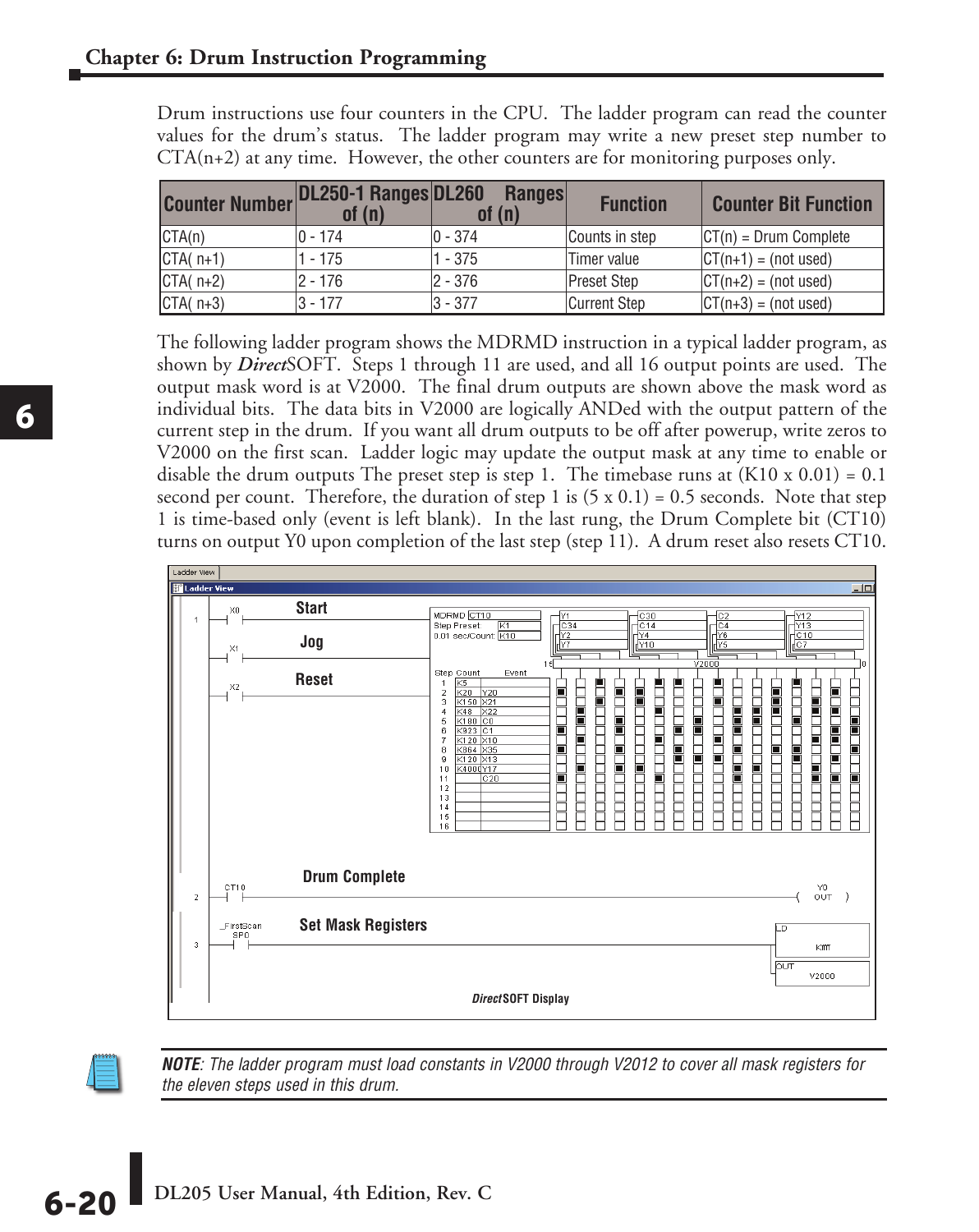## **Masked Event Drum with Word Output (MDRMW)**

 $\overline{\mathbf{x}}$ x  $\overline{\overline{\mathsf{M}}}$  $\overline{\text{N}}$ 

260

The Masked Event Drum with Word Output features outputs organized as bits of a single word, rather than discrete points. It operates according to the general principles of drum operation covered in the beginning of this section. Below is the instruction in chart form as displayed by *Direct*SOFT. 230 240 250-1



The Masked Event Drum with Word Output features 16 steps and 16 outputs. Drum outputs are logically ANDed bit-by-bit with an output mask word for each step. The Ggggg field specifies the beginning location of the 16 mask words, creating the final output (Ffff field). Step transitions occur on a timed and/or event basis. The jog input also advances the step on each off-to-on transition. Time is specified in counts per step, and events are specified as discrete contacts. Unused steps and events can be left blank (this is the default entry). Whenever the Start input is energized, the drum's timer is enabled. As long as the event is true for the current step, the timer runs during that step. When the step count equals the counts per step, the drum transitions to the next step. This process stops when the last step is complete, or when the Reset input is energized. The drum enters the preset step chosen upon a CPU program-to-run mode transition, and whenever the Reset input is energized.

| <b>Drum Parameters</b> | <b>Field</b> | <b>Data Types</b>             | <b>Ranges</b>                        |  |
|------------------------|--------------|-------------------------------|--------------------------------------|--|
| <b>Counter Number</b>  | laaa         |                               | 0-174 (DL250-1)<br>0-374 (DL260)     |  |
| <b>Preset Step</b>     | bb           |                               | 1 – 16                               |  |
| <b>Timer base</b>      | CCCC         |                               | $ 0 - 99.99$ seconds                 |  |
| <b>Counts per step</b> | ldddd        | N                             | $ 0 - 9999 $                         |  |
| Event                  | eeee         | X, Y, C, S, T, CT, GX, GY, SP | see either page 3-55 or<br>page 3-56 |  |
| <b>Word Output</b>     | Fffff        |                               |                                      |  |
| <b>Output Mask</b>     | Ggggg        |                               |                                      |  |